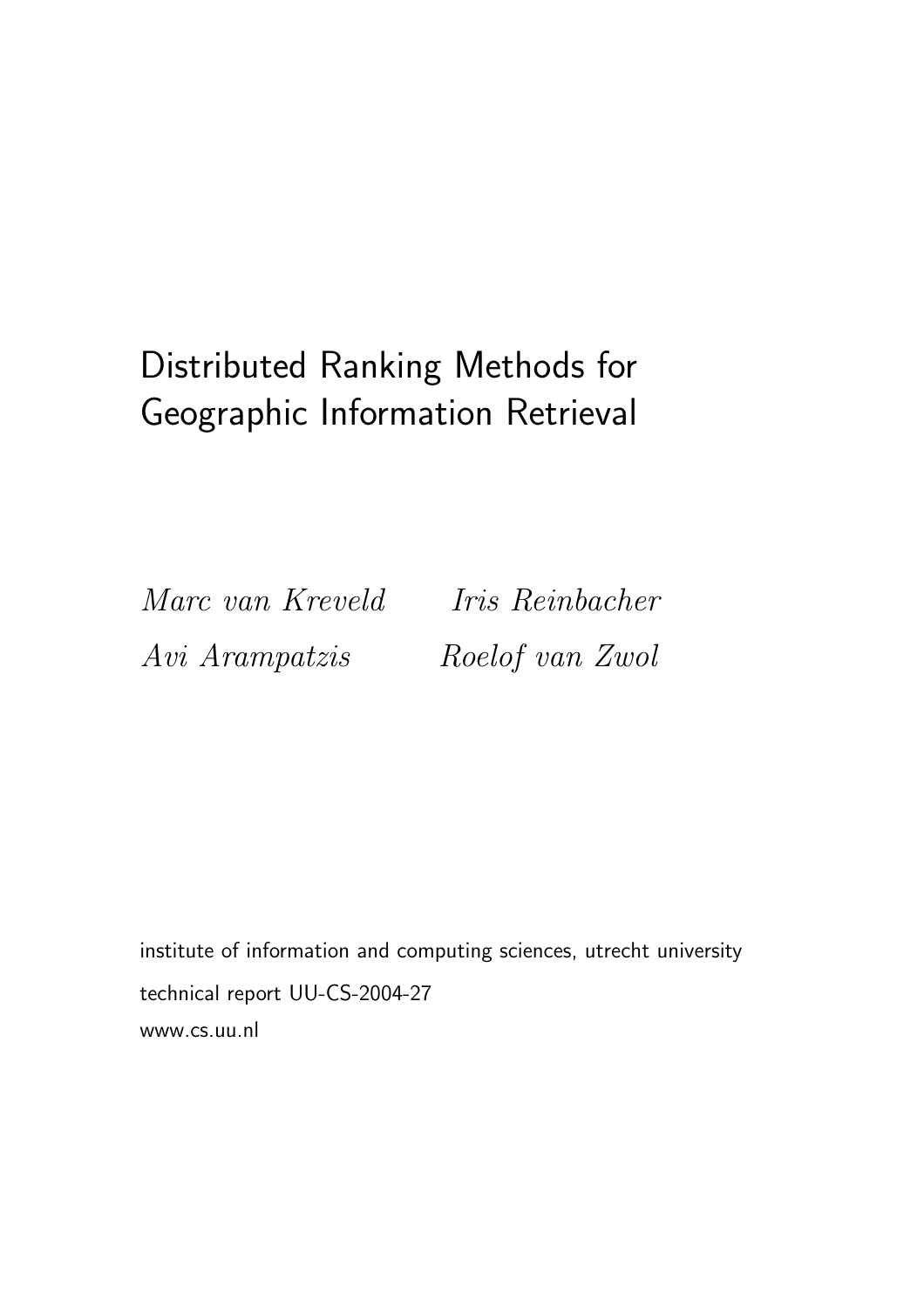## Distributed Ranking Methods for Geographic Information Retrieval<sup>∗</sup>

Marc van Kreveld Iris Reinbacher

Avi Arampatzis Roelof van Zwol

{marc, iris, avgerino, roelof}@cs.uu.nl

#### **Abstract**

Geographic Information Retrieval is concerned with retrieving documents in response to a spatially related query. This paper addresses the ranking of documents by both textual and spatial relevance. To this end, we introduce *distributed ranking*, where similar documents are ranked spread in the list instead of consecutively. The effect of this is that documents close together in the ranked list have less redundant information. We present various ranking methods, efficient algorithms to implement them, and experiments to show the outcome of the methods.

## **1 Introduction**

The most common way to return a set of documents obtained from a Web query is by a ranked list. The search engine attempts to determine which document seems to be the most relevant to the user and will put it first in the list. In short, every document receives a *score*, or *distance to the query*, and the returned documents are sorted by this score or distance.

There are situations where the sorting by score may not be the most useful one. When a more complex query is done, composed of more than one query term or aspect, documents can also be returned with two or more scores instead of one. This is particularly useful in *geographic information retrieval* [13, 17, 21]. For example, the Web search could be for campings in the neighborhood of Neuschwanstein, and the documents returned ideally have a score for the query term "camping" and a score for the proximity to Neuschwanstein. This implies that a Web document resulting from this query can be mapped to a point in the 2-dimensional plane, where both axes represent a score. In Figure 1, the map (taken from [1]) indicates campings near the castle Neuschwanstein, which is situated close to Schwangau, with the distance to the castle on the x-axis and the rating given by the ANWB on the y-axis.

Another query is for example "castles near Koblenz". When mapping to the plane, a cluster of points could be several documents about the same castle. If this castle is in the immediate vicinity of Koblenz, all of these documents would be ranked high, provided that they also have a high score on the term "castle". However, the user probably also wants documents about other castles that may be a bit further away, especially when these documents are more relevant for the term "castle". To incorporate this idea in the ranking, we introduce *distributed ranking* in this paper. We present various models that generate ranked lists where closely ranked documents are dissimilar. We also present efficient algorithms that compute the distributed rankings, which is important to keep server load low.

Distributed ranking requires a spatial score and a term score. Term scores are standard in information retrieval and these methods can be used without adaptation. Defining appropriate spatial scores is a different problem; there are several papers discussing this issue [2, 15, 20]. For

<sup>∗</sup>This research is supported by the EU-IST Project No. IST-2001-35047 (SPIRIT).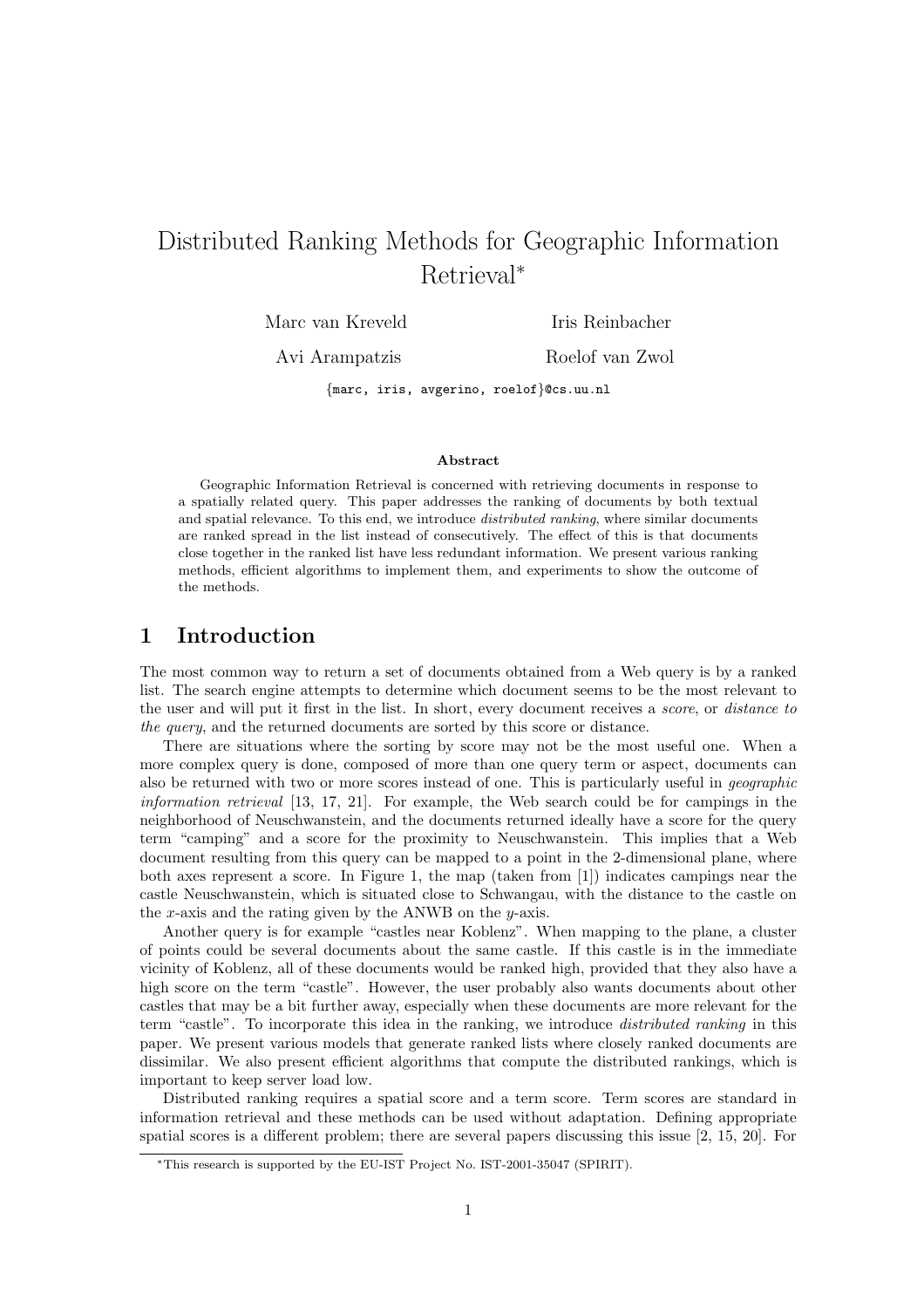

Figure 1: Campings near Neuschwanstein mapped to points in the plane.

this paper it is sufficient to know that a spatial score can be defined and we assume that it is given.

We can also use distributed ranking to obtain *geographically distributed* ranked lists of documents. In this case we use the geographic locations associated with Web documents explicitly in two coordinates. If we also also have a term score, each document has three values (scores) that can be used for ranking the relevant documents. Using our example, two documents referring to two castles at the same distance from Koblenz, but in opposite directions, may now be ranked consecutively. The geographically distributed ranking problem is similar to the so-called *settlement selection problem*, which appears in map generalization [14, 19].

There are several other reasons to rank documents according to more than one score. For example we could distinguish between the scores of two textual terms, or a textual term and a spatial term, or a textual term and metadata information, and so on. A common example of metadata for a web document is the number of hyperlinks that link to it; a document is probably more relevant when more links point to it. In all of these cases we get two or more scores which need to be combined for the ranking.

In traditional information retrieval, the separate scores of each document would be combined into a single score (e.g., by a weighted sum or product) which produces the ranked list by sorting. Besides the problem that it is unclear how the scores should be combined, it also makes a distributed ranking impossible. Two documents with the same combined score could be similar documents or quite different. If two documents have two or more scores that are the same, one has more reason to suspect that the documents themselves are similar than when two documents have one (combined) score that is the same.

The topic of geographic information retrieval is studied, for example, in the SPIRIT project [13]. The idea is to build a search engine that has spatial intelligence since it will understand spatial relationships like *close to*, *North of*, *adjacent to*, and *inside*, for example. The core search engine will process a user query in such a way that both the textual and the spatial relevance of a document are obtained in a score. This is possible because the search engine will not only have a term index, but also a spatial index. Those two indices provide the two scores that are needed to obtain a distributed ranking. The ranking study presented here is part of the geographic search engine under development for the SPIRIT project. Several of the relevance ranking methods discussed in this paper are available in the prototype of the spatial search engine. Another project dealing with geographic information retrieval is the BUSTER project [21].

Related research has been conducted in [17], which focuses on disambiguating geographic terms of a user query. The disambiguation of the geographic location is done by combining textual information, spatial patterns of other geographic references, relative geographic references from the document itself, and population heuristics from a gazetteer. This gives the final value for the geoconfidence. The georelevance is composed of the geoconfidence and the emphasis of the place name in the document. The textual relevance of a document is computed as usual in information retrieval. Once both textual and geographic relevance are computed, they are combined by a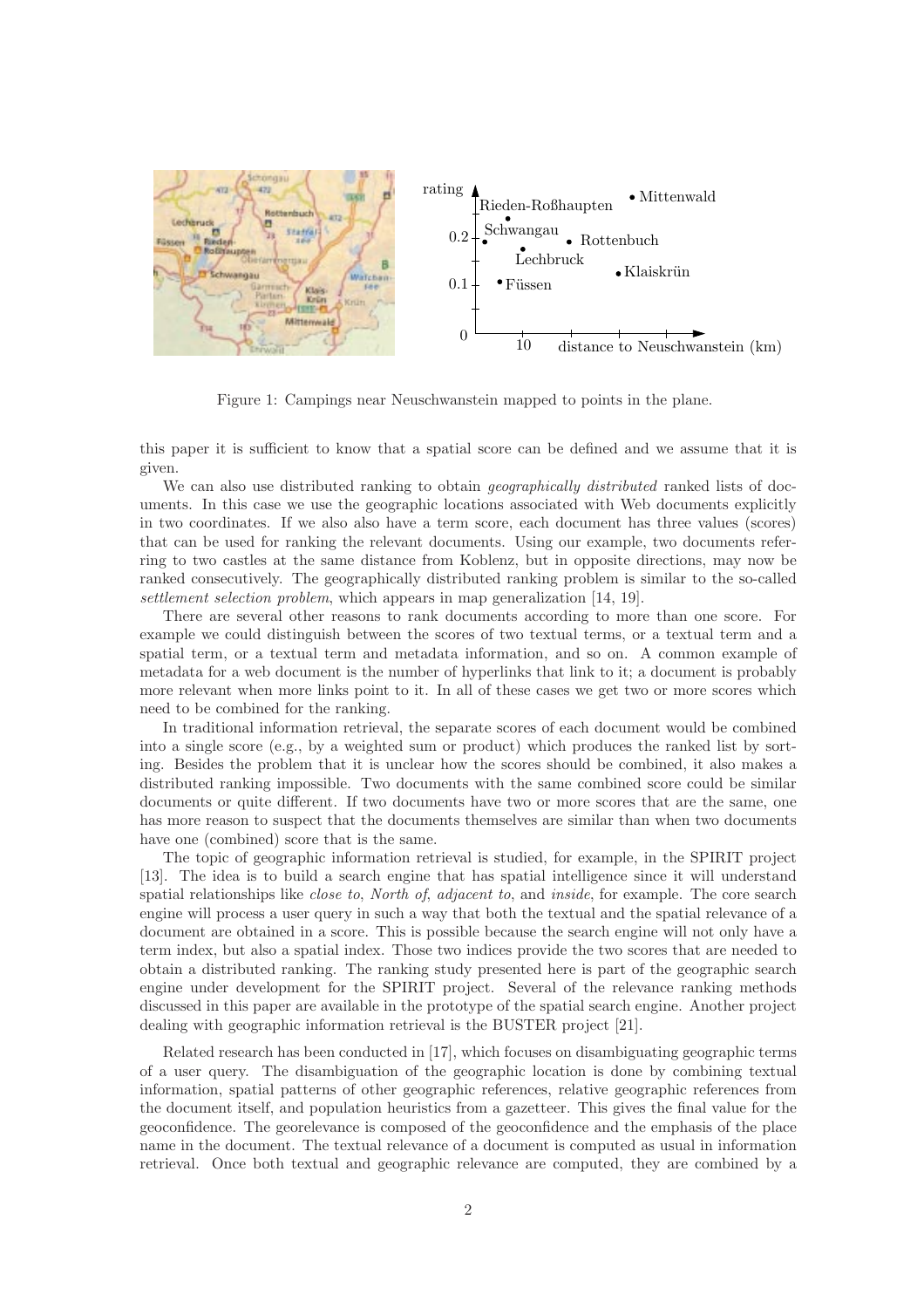weighted sum.

Finding relevant information and at the same time trying to avoid redundancy has so far mainly been addressed in producing summaries of one or more documents. Carbonell and Goldstein use in [4] the maximal marginal relevance (MMR), which is a linear combination of the relevance of the document to the user query and its independence of already selected documents. MMR is used for the reordering of documents. A user study has been performed, showing that users preferred MMR ranking to the usual ranking of documents. The paper [4] contains no algorithm how to (efficiently) compute the MMR. Following up on this, a Novelty Track of TREC [10] discusses experimenting with rankings of textual documents such that every next document has as much additional information as possible.

Goldstein et al. propose in [8] another scoring function for summarizing text documents. Every sentence is assigned a score combined of the occurrence of statistical and linguistic features. They are combined linearly with a weighting function. In [9] MMR is refined and used to summarize multiple documents. Instead of full documents, different passages or sentences are assigned a score.

The remainder of this paper is organized as follows. In Sections 2 and 3 we introduce several different basic ranking methods and efficient algorithms to compute them. In Section 4 we present several extensions of the basic ranking methods. In Section 5 we show how the different ranking methods behave on real-world data.

## **2 Basic Distributed Ranking Methods and Algorithms**

In this section we present two basic distributed ranking methods. Like in traditional information retrieval, we want the most relevant documents to appear high in the ranking, while at the same time avoiding that documents with similar information appear close to documents already ranked. We will focus on the two dimensional case only, although in principle the ideas and formulas apply in higher dimensions too. We will discuss extensions to higher dimensions explicitly in Section 4.3.

We assume that a Web query has been conducted and a number of relevant documents were found. Each document is associated with two scores, for example a textual and a spatial score (which is the case in the SPIRIT search engine). The relevant documents and the query are mapped to points in the plane. We perform the mapping in such a way that the query is a point Q at the origin, and the documents are mapped to a set of points  $P = \{p_1, \ldots, p_n\}$  in the upper right quadrant, such that the documents with high scores are the points close to  $Q$ . We can now formulate the two main objectives for our ranking procedure:

- 1. **Proximity to query:** Points close to the query Q are favored.
- 2. **High spreading:** Points farther away from already ranked points are favored.

A ranking that simply sorts all points in the representation plane by distance to Q is optimal with respect to the first objective. However, it can perform badly with respect to the second. Selecting a highly distributed subset of points is good with respect to the second objective, but the ranked list would contain too many documents with little relevance early in the list. We therefore seek a compromise where both criteria are considered simultaneously. Note that the use of a weighted sum to combine the two scores into one as in [17] makes it impossible to obtain a distributed ranking.

The point with the smallest Euclidean distance to the query is considered the most relevant and is always first in any ranking. The remaining points are ranked with respect to already ranked points. At any moment during the ranking, we have a subset  $R \subset P$  of points that have already been ranked, and a subset  $U \subset P$  of points that are not ranked yet. We choose from U the "best" point to rank next, where "best" is determined by a *scoring function* that depends on both the distance to the query  $Q$  and the set  $R$  of ranked points. Intuitively, an unranked point has a higher added value or relevance if it is not close to any ranked points.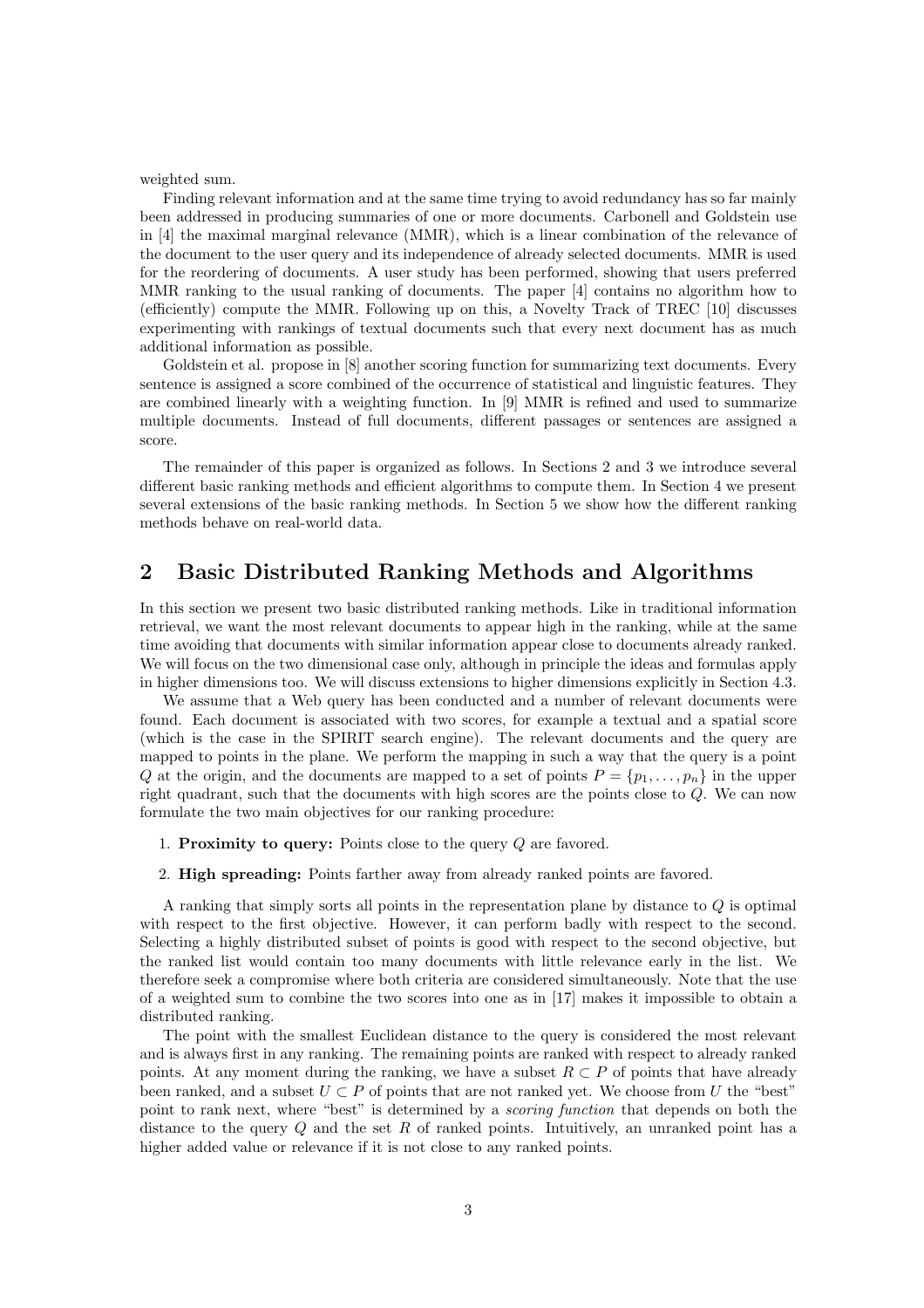

Figure 2: An unranked point p amidst ranked points  $p_1, p_2, p_3, p_i$ , where p is closest to  $p_i$  by distance and by angle.

For every unranked point p, we consider only the closest point  $p_i \in R$ , where closeness is measured either in the Euclidean sense, or by angle with respect to the query point Q. This is illustrated by  $\|p - p_i\|$  and  $\phi$ , respectively, in Figure 2. Using the angle to evaluate the similarity of p and  $p_i$  seems less precise than using the Euclidean distance, but it allows more efficient algorithms, and certain extensions of angle-based ranking methods give well-distributed results. See the experiments in Section 5 for this. We will first present the basic models, and then give the algorithms in Section 2.3.

#### **2.1 Distance to query and angle to ranked**

Our first ranking method uses the angle measure to obtain the similarity between an unranked and a ranked point. In the triangle  $\triangle pQp_i$  (see Figure 2) consider the angle  $\phi = \phi(p, p_i)$  and rank according to the score  $S(p, R) \in [0, 1]$ , which can be derived from the following normalized equation:

$$
S(p,R) = \min_{p_i \in R} \left( \frac{2(\phi(p,p_i) + c)}{\pi + 2c} \cdot \left( \frac{1}{1 + ||p||} \right)^k \right) \tag{1}
$$

Here,  $k > 0$  denotes a constant. If k is small, the emphasis lies on the distribution, and if k is large, we give a large importance to the proximity to the query. The additive constant  $c > 0$ ensures that all unranked points  $p \in U$  are assigned an angle dependent factor greater than 0. This is necessary if several points lie on the same halfline originating in  $Q$ . The score  $S(p, R)$ necessarily lies between 0 and 1, and is appropriate if we do not have a natural upper bound on the maximum distance of unranked points to the query. If such an upper bound were available, there are other formulas that give normalized scores.

#### **2.2 Distance to query and distance to ranked**

In the previous section we ranked by angle to the closest ranked point. It may be more natural to consider the Euclidean distance to the closest ranked point instead. In Figure 2, consider the distance  $\|p - p_i\|$  from p to the closest ranked point  $p_i$  and rank according to the outcome of the following equation:

$$
S(p,R) = \min_{p_i \in R} \left( \frac{\|p - p_i\|}{\|p\|^2} \right) \tag{2}
$$

The denominator needs a squaring of  $||p||$  (or another power  $> 1$ ) to assure that documents far from Q do not appear too early in the ranking, which would conflict with the proximity to query requirement. A normalized equation such that  $S(p, R) \in [0, 1]$  is the following:

$$
S(p, R) = \min_{p_i \in R} \left( (1 - e^{-\lambda \cdot ||p - p_i||}) \cdot \frac{1}{1 + ||p||} \right) \tag{3}
$$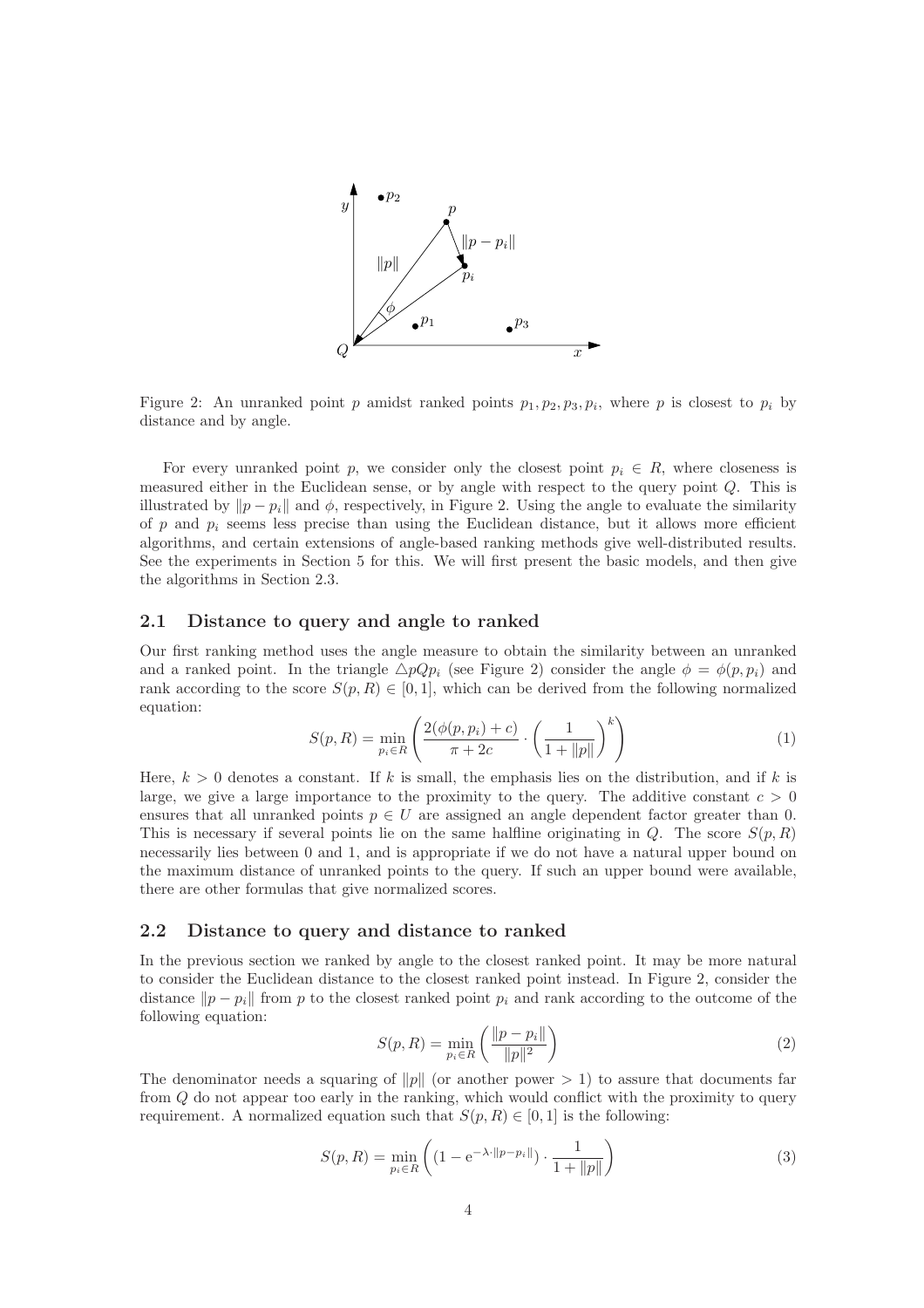Here,  $\lambda > 0$  is a constant that defines the base  $e^{\lambda}$  of the exponential function.

#### **2.3 Basic algorithms**

For both methods described above, during the ranking algorithms we always choose the one unranked point p that has the highest score  $S(p, R)$  and rank it next. This implies an addition to the set R and hence, recomputation of the scores of the other unranked points may be necessary.

In this section we describe two simple algorithms that can be applied for the basic methods as well as for the other methods we present in the next section.

The most straightforward algorithm one can think of takes  $O(n^3)$  time. By keeping the closest ranked point for each unranked point in evidence, we can create a very simple, generic algorithm which has a running time of  $O(n^2)$ . The distance referred to in steps 2(a) and 4 can be interpreted either as angle or as Euclidean distance in the plane.

**Algorithm 1:** Given: A set P with n points in the plane.

- 1. Rank the point  $r$  closest to the query  $Q$  first. Add it to  $R$  and delete it from  $P$ .
- 2. For every unranked point  $p \in P$  do
	- (a) Store with p the point  $r \in R$  as the closest point
	- (b) Compute the score  $S(p, R) = S(p, r)$  and store it with p
- 3. Determine and choose the point p with the highest score  $S(p, R)$  to be next in the ranking; add it to R and delete it from P.
- 4. Compute for every point  $p' \in P$  the distance to the last ranked point p. If it is smaller than the distance to the point stored with  $p'$ , then store p with p' and update the score  $S(p', R)$ .
- 5. Continue at step 3 if there are still unranked points.

The first four steps of this algorithm all take linear time. As we need to repeat steps 3 and 4 until all points are ranked, the overall running time of this algorithm is  $O(n^2)$ . If we are only interested in the top 10 documents of the ranking, we only need linear time for the computation. More generally, the top t documents are determined in  $O(tn)$  time.

The next algorithm is a variation of the first, and computes the same ranking. It uses a Voronoi diagram to find the closest unranked points to a ranked point  $p$ . Its worst case running time is the same as of Algorithm 1, namely  $O(n^2)$ ; however, a typical case analysis shows that it generally runs in  $O(n \log n)$  time in practice.

**Algorithm 2:** Given: A set P with n points in the plane.

- 1. Rank the point  $r$  closest to the query  $Q$  first. Add it to  $R$  and delete it from  $P$ . Initialize a list with all unranked points and store it with  $r$ . Determine the point  $p$  in this list with the highest score and insert it in an initially empty priority queue H.
- 2. Choose the point  $p$  with the best overall score from the priority queue  $H$  as next in the ranking; add it to  $R$ , delete it from  $P$ , and update the structures:
	- (a) Delete  $p$  from the priority queue  $H$ .
	- (b) Insert  $p$  as a new site in the Voronoi diagram of  $R$ .
	- (c) Create for the newly created Voronoi cell  $V(p)$  a list of unranked points that lie in  $V(p)$ by traversing the list of each ranked point  $p'$  whose Voronoi cell  $V(p')$  neighbors  $V(p)$ , removing the points from it that are closer to  $p$  than to  $p'$ , and adding these points to the list of p.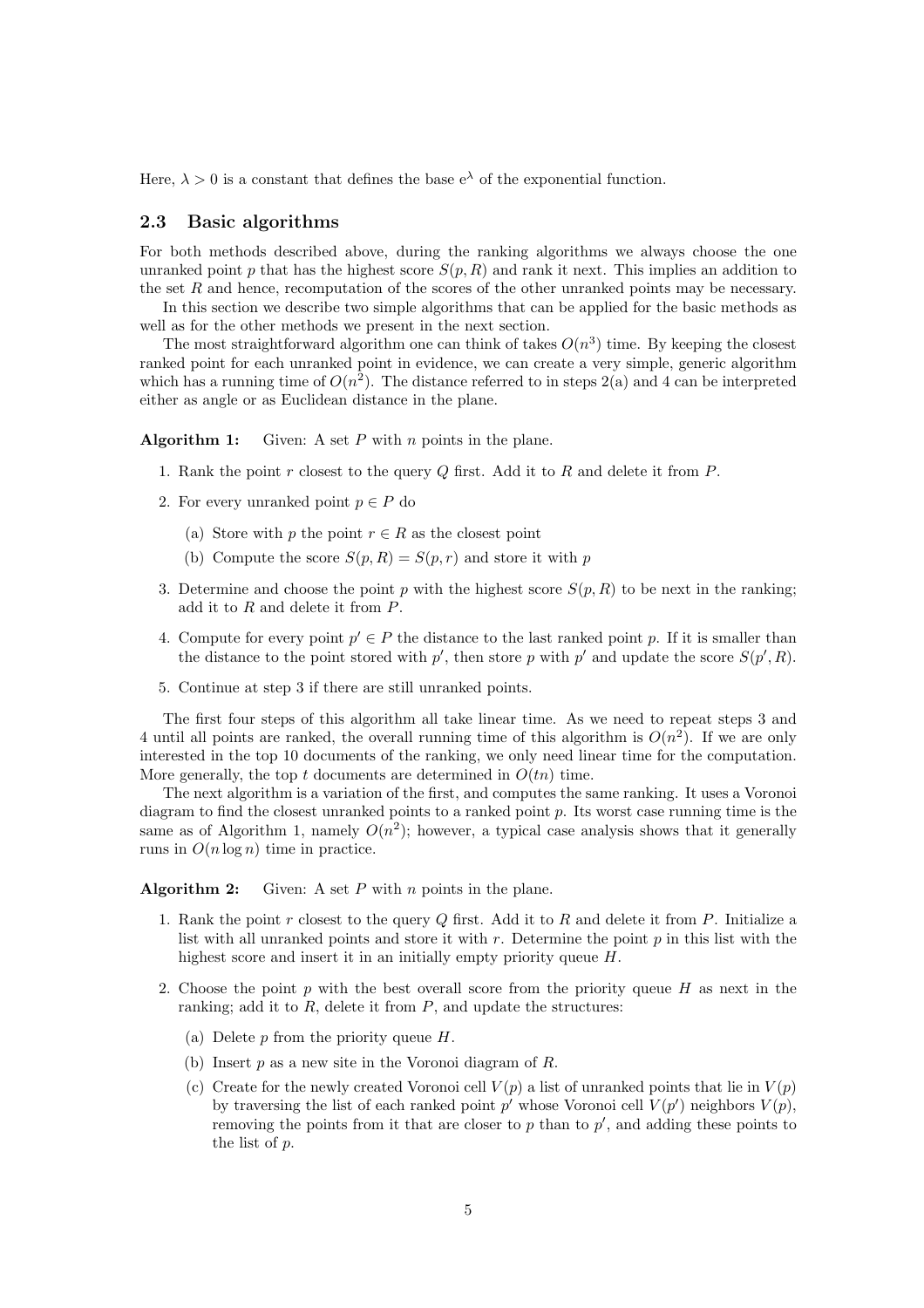- (d) Compute the point with the best score for the newly created Voronoi cell  $V(p)$  and insert it in a priority queue  $H$ . For all Voronoi cells whose lists changed, recompute the unranked point with the best score and update the priority queue H accordingly.
- 3. Continue at step 2 if the priority queue is non-empty.

For the efficiency analysis, assume first that we used the distance to ranked version for assigning scores. Then the Voronoi diagram is the usual planar subdivision, and the average degree of a Voronoi cell is almost six. One can expect that a typical addition of a point  $p$  to the ranked points involves a set of neighbors  $R' \subseteq R$  with not many more than six ranked points. If we also assume that, typically, a point in  $R'$  loses a constant fraction of the unranked points in its list, we can prove an  $O(n \log n)$  time bound for the whole ranking algorithm. The analysis is the same as in [11, 19]. In the angle to ranked version of assigning scores, the set of neighbors  $R'$  will have only two ranked points.

We conclude with the following theorem:

**Theorem 1** *A set of* n *points in the plane can be ranked according to the basic distributed models in*  $O(n^2)$  *time in the worst case. By maintaining a Voronoi diagram of the closest points, the points can be ranked in* O(n log n) *time under certain natural assumptions.*

## **3 Other Distributed Ranking Methods and Algorithms**

In this section we present more basic ranking methods, namely addition methods and a wavefront approach. The addition methods are simple variations of the ideas of the methods from Section 2. Instead of dividing the angle (or distance) of a point  $p$  to the closest ranked point by the distance of  $p$  to the query, we add those two values (one of them inversed). We can adapt both algorithms given above. However, as we will see in Section 3.1, for one of the methods we can give an algorithm with better running time. The wavefront method is in a way an inversion of the ideas of the basic methods. In the last section, we ranked the point with the highest score according to some scoring function next. For a fixed set of ranked points, the subset of the plane with the same score is a set consisting of curved pieces. When decreasing the score, the curved pieces move and change shape. The next point to be ranked is the one encountered first by these curves when decreasing the score. In Section 3.2 we will use this process instead of a scoring function to define a ranking: we predefine the shape of a wavefront and move it until it hits a point, which will be ranked next. As before, we first introduce the methods, and then present the algorithms in Section 3.3.

#### **3.1 Addition methods**

So far, both our distributed methods were based on a scoring function that essentially is a division of the angle or distance to the closest ranked point by the distance to the query. In this way, points closer to the query get a higher relevance. We can obtain a similar effect, but a different ranking, by adding up two terms, obtained from the angle or distance to closest ranked point, and the distance to the query. The term depending on the distance to the query should be such that a larger distance gives a lower score. Although it is unusual to add angles and distances, it is not clear beforehand which method will be more satisfactory for users, so we analyse these methods as well. If the results are satisfactory, this method may be the one of choice, since it allows a very efficient algorithm.

$$
S(p,R) = \min_{p_i \in R} \left( \alpha \cdot (1 - e^{-\lambda \cdot (\|p\| / \|p_{max}\|)}) + (1 - \alpha) \cdot \phi(p, p_i) \cdot \frac{2}{\pi} \right)
$$
(4)

In this equation,  $p_{max}$  is the point with maximum distance to the query,  $\alpha \in [0,1]$  denotes a variable which is used to put an emphasis on either distance or angle, and  $\lambda$  is a constant that defines the base of the exponential function.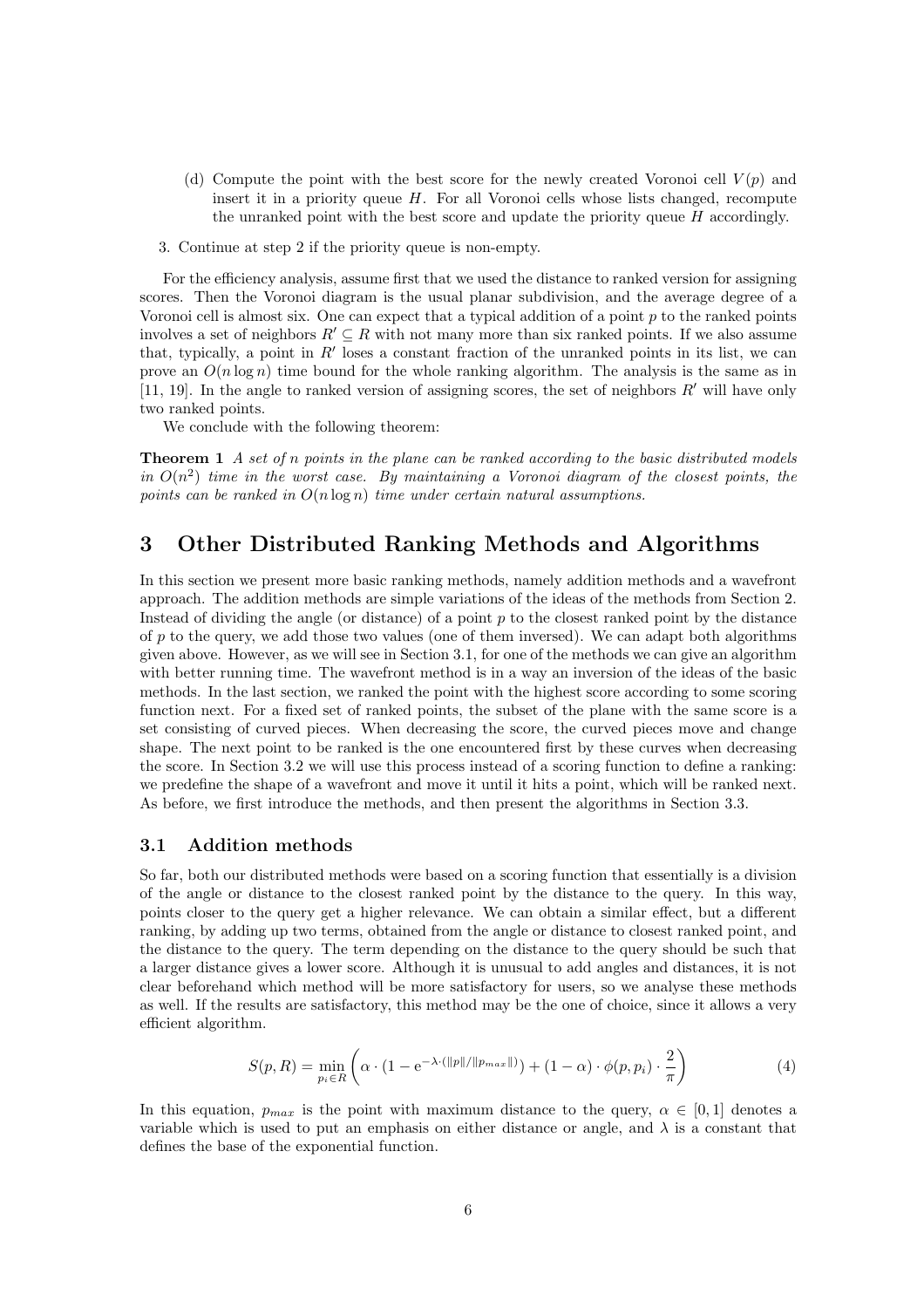

Figure 3: Wavefront of the angle method of Section 2.1. The solid line is the locus of all points  $p$ , such that the score  $S(p, \{p_1, p_1, p_3\}) = a$ ,  $a = 0.05$ . The wavefront moves when a is increased.

Another, similar, addition method adds the distance to the query and the distance to the closest ranked point:

$$
S(p,R) = \min_{p_i \in R} \left( \alpha \cdot (1 - e^{-\lambda_1 \cdot (\|p\| / \|p_{max}\|)}) + (1 - \alpha)(1 - e^{-\lambda_2 \cdot \|p - p_i\|}) \right) \tag{5}
$$

Again,  $p_{max}$  is the point with maximum distance to the query,  $\alpha \in [0,1]$  is a variable used to influence the weight given to the distance to the query (proximity to query) or to the distance to the closest point in the ranking (high spreading), and  $\lambda_1$  and  $\lambda_2$  are constants that define the base of the exponential functions.

#### **3.2 The wavefront approach**

The ranking methods presented so far can also be described visually. For example, consider the distance to query and angle to ranked method of Section 2.1. At any moment in the algorithm, some selection has been made, and the next point for the ranking must be found. This point is the first point hit by a *wavefront* of a particular shape, as shown in Figure 3. From the shape of the wavefront it is clear that points that are not closest to the query could easily be chosen next, if the angle of the vector p (with the positive x-axis) is not close to the angle of  $p_i$  for any previously ranked point  $p_i$ . This illustrates the desired behavior of trying to choose a point next that is different from already ranked points. We can derive new ranking methods by specifying the shape of the wavefront instead of a scoring function. At the same time, the idea gives rise to other ways to compute the ranking.

Figure 3 depicts the positions in space where the score values are the same, namely 0.05, for the three ranked reference points  $p_1 = (1, 1), p_2 = (2, 3),$  and  $p_3 = (7, 2).$  The functions themselves are arccos (dist to closest/dist to query)/dist to query (constants omitted). They can easily be derived from Equation 1. Note that the curves are symmetric with respect to the line starting at the origin and passing through the ranked point they correspond to, and that the intersection with this line lies on a circle with the same radius  $r$  for all three curves. Furthermore, two curves of neighboring sectors meet exactly at the bisecting lines between the ranked points.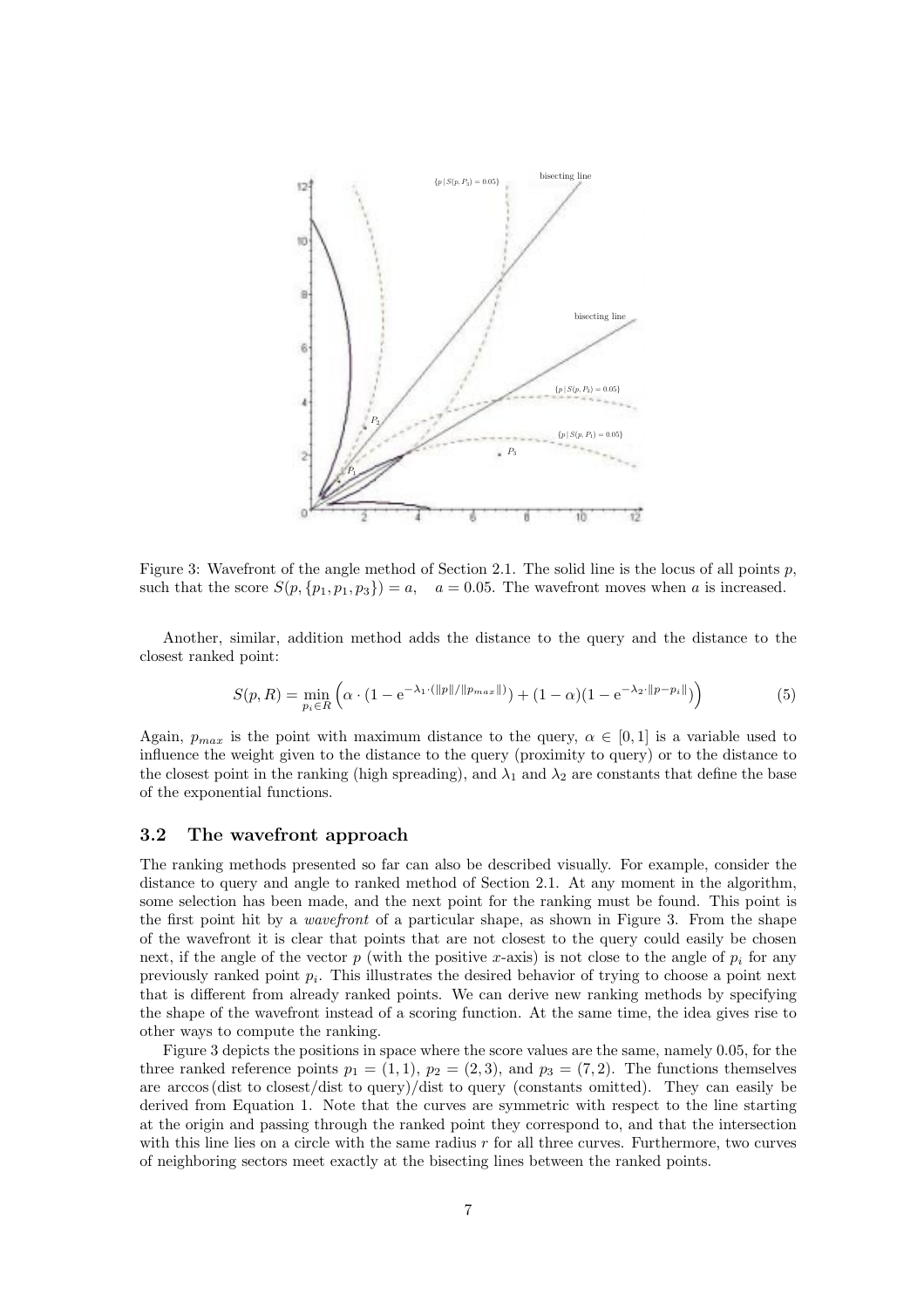#### **3.3 Efficient algorithms for addition and wavefront model**

For both methods described above, Algorithms 1 and 2 can be applied, which gives a worst case running time of  $O(n^2)$  in both cases. But in fact, we can seriously improve the worst case running time with a different algorithm. As the angle  $\phi(p, p_i)$  is an additive and not a multiplicative part of the score equation, we can give an algorithm with a worst case running time of  $O(n \log n)$  for the angle-distance addition method. We will also present an algorithm for the piecewise linear wavefront method which computes such a ranking in  $O(n \log^2 n)$  time in the worst case.

#### **3.3.1 The angle-distance addition algorithm**

To initialize for the ranking algorithm, we select the point r from P that is closest to the query and rank it as the first point. Then we build two augmented binary search trees, one for the subset of points  $P_0 \subseteq P\{r\}$  that are below the line through Q and r and one for the subset  $P_1 = P\{r\}-P_0$ of points above or on this line.

The point set  $P_0$  is stored in the leaves of a binary tree  $T_0$ , sorted by counterclockwise (ccw) angle to the y-axis. In every leaf of the tree we also store: (i) ccw and clockwise (cw) angle to  $r$  and to the x-axis respectively; (ii) the distance to the query; (iii) ccw and cw score, where the angles used are taken from (i). We augment  $T_0$  as follows (see e.g. [5]) for augmenting data structures): In every internal node we store the best cw and the best ccw score per subtree. We additionally store for the whole tree  $T_0$  that its closest ranked point, r, is counterclockwise, and correction values, one cw and one ccw, to be used later. They are additive corrections for all cw and ccw scores of points in the whole tree. Note that the augmentation allows us to descend in a tree towards the point with the best score along a single path; at any node we simply proceed in the subtree that contains the point with the higher score (cw or ccw score, depending on the information stored with the tree).

The point set  $P_1$  is stored in the same way in a tree  $T_1$ , with the following differences. The cw angle used in the leaves is to  $r$  and the ccw angle is taken to the  $y$ -axis, and we store for the whole tree that its closest ranked point,  $r$ , is clockwise. Finally, we initialize a priority queue with the point from  $T_0$  with the best score and the point from  $T_1$  with the best score.



Figure 4: The split and concatenate of trees in Algorithm 3.

During the algorithm, for every ranked point two trees are present. It is easy to see that all trees  $T_{2i+1}$ ,  $i = 0 \ldots m-1$  have their closest ranked point in cw direction, whereas all trees  $T_{2i}$ ,  $i = 0 \dots m-1$ , have their closest ranked point in ccw direction. As shown left in Figure 4, between two already ranked points  $p_1$  and  $p_2$ , indicated by  $\ell_1$  and  $\ell_2$ , there are two binary trees,  $T_1$  cw and  $T_2$  ccw of the bisecting line  $\ell_{12}$ . All the points in  $T_1$  are closer in angle to  $p_1$  and all the points in  $T_2$  are closer in angle to  $p_2$ . If we insert a new point  $p_3$  to the ranking, this means we insert a new imaginary line  $\ell_3$  through  $p_3$  and we need to perform the following operations on the trees:

- 1. Split  $T_1$  and  $T_2$  at the bisecting lines  $\ell_{32}$  and  $\ell_{13}$ , creating the new trees  $T'_{cw}$  and  $T'_{ccw}$  and two intermediate trees  $\overline{T}_{cw}$  and  $\overline{T}_{ccw}$
- 2. Concatenate the intermediate trees from (1), creating one tree  $\overline{T}$ .
- 3. Split  $\overline{T}$  at the newly ranked point  $p_3$ , creating  $T''_{cw}$  and  $T''_{ccw}$ .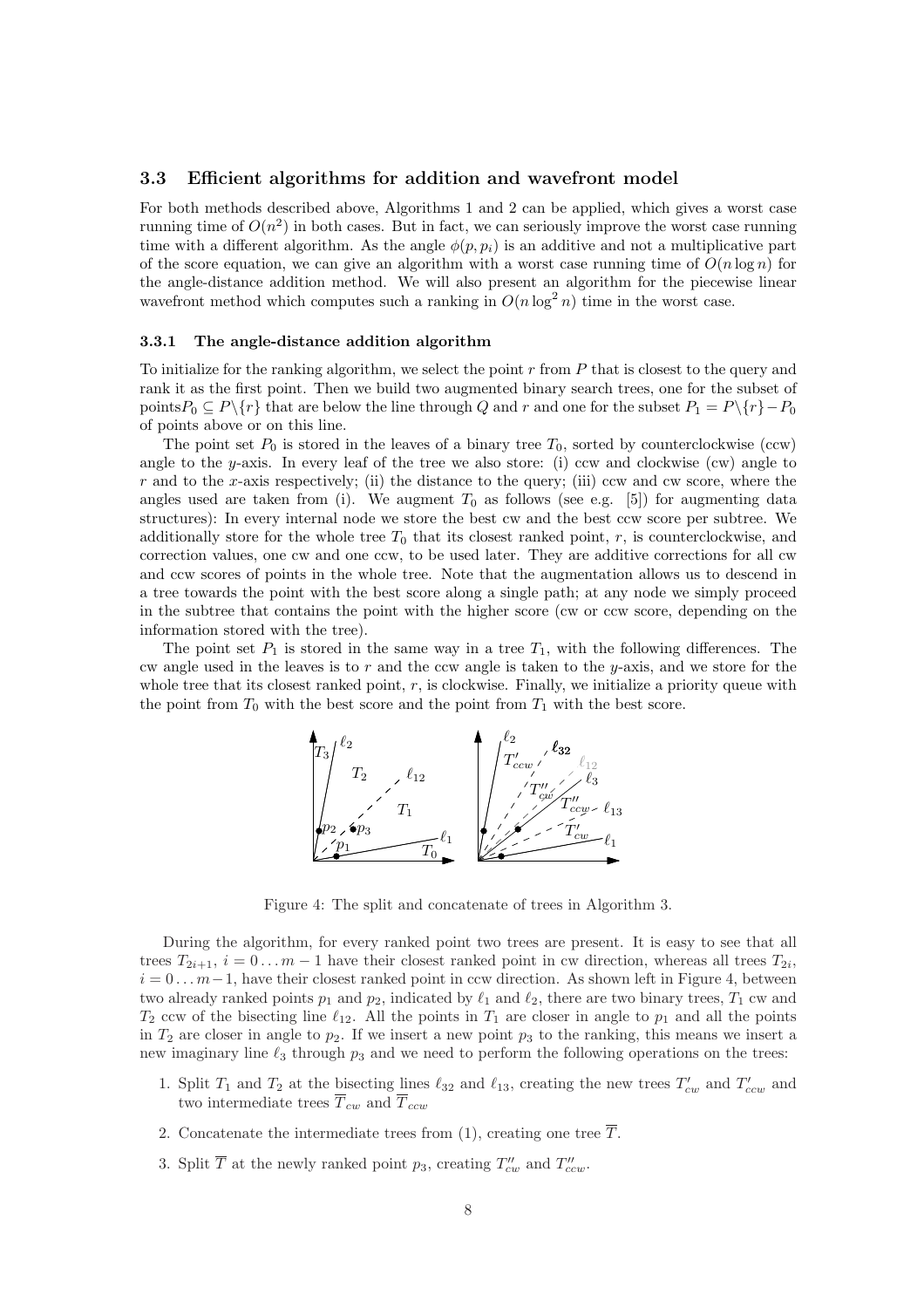Figure 4 right, shows the outcome of these operations. Whenever we split or concatenate the binary trees we need to make sure that the augmentation remains correct. In our case, this is no problem, as we only store the best initial scores in the inner leaves. However, we need to update the information in the root of each tree about the closest cw and ccw ranked point and the correction values. The former is easy to update. For the correction values, note that all scores for points in the same tree are calculated with respect to the same ranked point and they change with the same additive amount in the addition model. Therefore, we should simply subtract  $(1-\alpha) \cdot \phi' \cdot 2/\pi$  from the scores, where  $\phi'$  denotes the angle between the previously closest ranked point cw (ccw)and the newly closest ranked point cw (ccw, respectively). For efficiency reasons, we do not do this explicitly but in once using the cw (or ccw) correction value. So we subtract  $(1-\alpha) \cdot \phi' \cdot 2/\pi$  from the appropriate correction value. If there is no previously closest ranked point cw or ccw (first and last trees), then we take the angle between the newly ranked point and the x-axis or  $y$ -axis instead.

Furthermore we need to update the score information in the priority queue. This involves deleting scores that are no longer valid, and inserting scores that are new best scores in a tree. Now we can formulate an algorithm for the addition method that runs in optimal  $O(n \log n)$  time.

**Algorithm 3:** Given: A set P with n points in the plane.

- 1. Determine the closest point r and remove it from P, split  $P\{r\}$  into sets  $P_0$  and  $P_1$  as described, and initialize the augmented trees  $T_0$  and  $T_1$ . Determine the points in  $T_0$  and  $T_1$ with the best score an store them in a priority queue  $H$ .
- 2. Choose the point  $p$  with the highest score as next in the ranking by deleting the best one from the priority queue  $H$ .
- 3. For every last ranked point p do:
	- (a) Split and concatenate the binary trees as described above and update the information in their roots.
	- (b) Update the best score information in the priority queue  $H$ :
		- i. Delete the best score of the old tree  $T_1$  or  $T_2$  that did not contain p.
		- ii. Find the four best scores of the new trees  $T'_{cw}$ ,  $T'_{ccw}$ ,  $T''_{ccw}$ , and  $T''_{ccw}$  and insert them in the priority queue  $H$ .
- 4. Continue at step 2 if the priority queue is non-empty.

The initialization (step 1) takes  $O(n \log n)$  time. Step 2 takes  $O(\log n)$  time for each execution. In step 3, the split and concatenate of at most four binary trees, takes  $O(\log n)$  time for each tree. Updating the best score information in the priority queue also takes  $O(\log n)$  time. So, overall, the algorithm takes  $O(n \log n)$  time in the worst case.

Note that this algorithm is not applicable for the second addition method, where we add up the distance to closest and the distance to the query. This is easy to see, since the distance to the closest ranked point does not change by the same amount for a group of points. This implies that the score for every unranked point needs to be adjusted individually when adding a point to  $R$ , which is done by the two basic algorithms.

**Theorem 2** *A set of* n *points in the plane can be ranked according to the angle-distance addition method in* O(n log n) *time.*

#### **3.3.2 The wavefront algorithm**

The linear wavefront method generates a ranking as follows (see Figure 5). Assume a set  $P$  of  $n$ points in the plane is given, and also an angle  $\rho$  which, intuitively, captures how much preference should be given to distribution. It is the angle between a segment of the wavefront and the nearest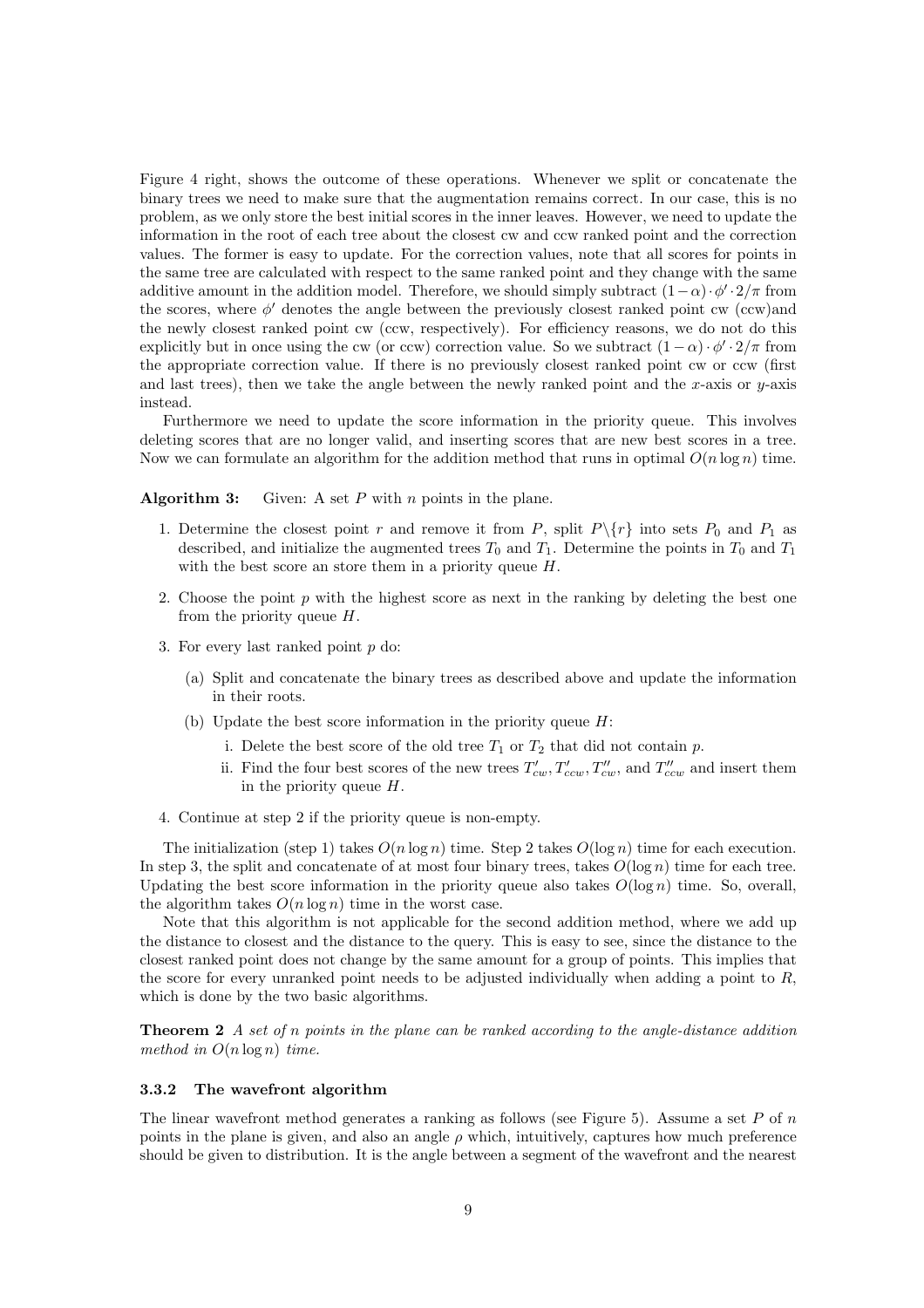(by angle) line through Q and a ranked point. Let  $p_1, \ldots, p_i$  be the points ranked so far. Draw lines  $\ell_1,\ldots,\ell_i$  where  $\ell_j$  passes through Q and  $p_j$ , where  $1 \leq j \leq i$  and remove duplicates, if any. Assume without loss of generality that the lines  $\ell_1,\ldots,\ell_i$  are sorted by slope in non-increasing order (steepest first). Consider a circle  $C_s$  with radius s centered at Q. The wavefront for  $p_1,\ldots,p_i$ and s (Figure 5) is defined as the polygonal line  $v_1, v_2, \ldots, v_{2i+1}$ , where  $v_{2j}$  is the intersection point of  $\ell_j$  and  $C_s$  for  $1 \leq j \leq i$ , and the edges  $v_{2j-1}v_{2j}$  and  $v_{2j}v_{2j+1}$  make an angle  $\rho$  with the line  $\ell_j$ . This defines the position of the vertices  $v_3, v_5,\ldots,v_{2j-1}$ . Vertex  $v_1$  is on the y-axis such that  $v_1v_2$  includes an angle  $\rho$  with  $\ell_1$ , and vertex  $v_{2j+1}$  is on the x-axis such that  $v_{2j}v_{2j+1}$  includes an angle  $\rho$  with  $\ell_i$ . When s is increased, the segments of the wavefront move away from Q and they get longer, but they keep their orientation.



Figure 5: Illustration of the linear wavefront method.

**Algorithm 4:** The first point in the ranking is the point of P that is closest to the query Q. The next point p in the ranking is determined as follows. Start with  $s = 0$  and increase s continuously until some segment of the linear wavefront hits the first non-ranked point. This point  $p$  is ranked next. Then restart (or continue) the growing of s with the new wavefront, which has two more vertices and two more segments.

To implement this ranking scheme efficiently we use a geometric data structure that allows us to find the next point p in  $O(\log^2 n)$  time. Since we will perform  $n-1$  queries, the total time to rank will be  $O(n \log^2 n)$ . The data structure to be designed stores all unranked points and must be able to answer queries  $SEGMENTDRAG(\phi, \psi, \rho)$ , where the first point hit by a moving and growing line segment must be found. The moving and growing line segment is specified by the three angles  $\phi$ ,  $\psi$ , and  $\rho$ , and is defined by two consecutive vertices of the wavefront. Let  $\ell_{\phi}$  and  $\ell_{\psi}$  be the lines through Q that have angle  $\phi$ , respectively  $\psi$  with the positive x-axis. The line segment that is moved and grows has its endpoints on  $\ell_{\phi}$  and  $\ell_{\psi}$ , and makes an angle  $\rho$  with  $\ell_{\phi}$  (if the endpoint on  $\ell_{\phi}$  is closer to Q than the endpoint on  $\ell_{\psi}$ , or with  $\ell_{\psi}$  otherwise).

Assume that all points of P lie between the lines  $\ell_{\phi}$  and  $\ell_{\psi}$ . Then the query problem reduces to querying with a full line that lies outside the convex hull of  $P$  and is translated towards  $P$ . The data structures of Hershberger and Suri [12] and Brodal and Jacob [3] have linear size,  $O(\log n)$ deletion time, and answer queries in  $O(\log n)$  time amortized. These data structures are dynamic convex hull query structures.

For a data structure that can answer SEGMENTDRAG( $(\phi, \psi, \rho)$ , we store the set P sorted by angle in the leaves of a binary search tree T. For an internal node  $\nu$ , denote by  $T_{\nu}$  the subtree of T rooted at  $\nu$ , and by  $P_{\nu} \subseteq P$ , the subset of points that are stored in the leaves of  $T_{\nu}$ . For any internal node  $\nu$ , we store a pointer to an associated structure  $T'_\nu$  which stores the points  $P_\nu$  in a data structure for dynamic convex hull queries [3, 12]. The technique of extending a data structure by adding a one-dimensional range restriction (here on angle) is quite standard [16, 22] and used for instance for orthogonal range queries [6]. The storage requirements, preprocessing time, query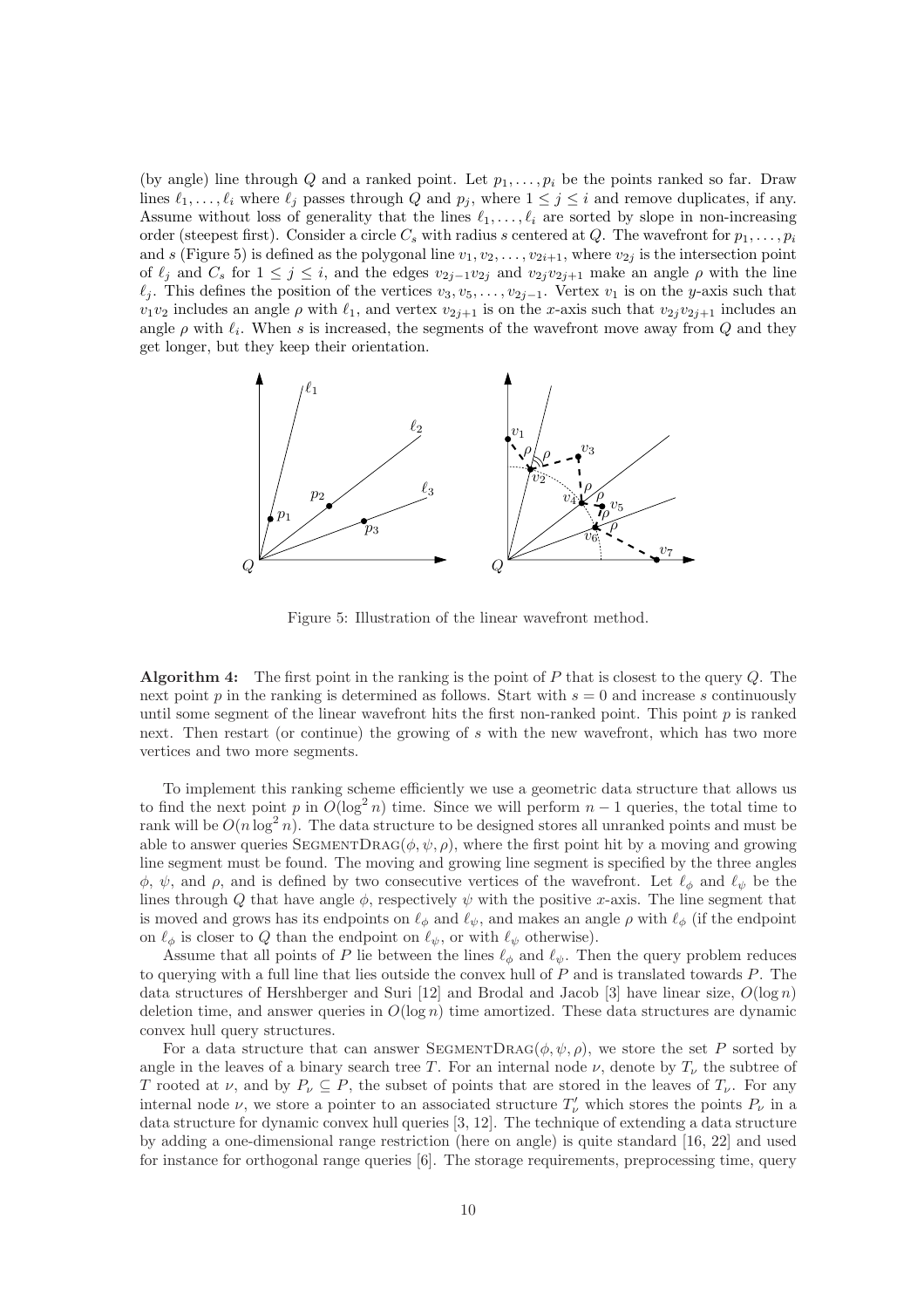time, and update time all increase by a factor of  $O(\log n)$ . This implies that a SEGMENTDRAG query can be answered in  $O(\log^2 n)$  time with a data structure that has size  $O(n \log n)$ , construction time  $O(n \log^2 n)$ , and deletion time  $O(\log^2 n)$ .

To obtain an  $O(n \log^2 n)$  time algorithm for ranking in the linear wavefront method, we maintain a set of candidate points to be ranked next in a priority queue. We store one point for each sector defined by lines  $\ell_i$  and  $\ell_{i+1}$ , where  $\ell_i$  (and  $\ell_{i+1}$ ) is the line through Q and the point  $v_i$ (resp.  $v_{i+1}$ ) on the linear wavefront, where  $1 \leq j \leq 2i$ . The point we store in a sector is the one that is hit for the lowest value of s, the radius of the circle that defines the wavefront. The overall best candidate, and hence the point to be ranked next, is the one with the lowest value of s among all candidates. Since the candidates are stored in a priority queue  $H$ , the best one can be found and extracted in  $O(\log n)$  time. After selecting and ranking a point p we must update the priority queue  $H$  and the data structure for SEGMENTDRAG queries. The first update is easy; it is the deletion of point  $p$ . To update  $H$  further, we must first delete the best candidate in every sector that has changed due to the ranking of p. There can be at most two such sectors, so we delete two points from the priority queue. Then we must find the new best candidate in every new sector arising due to the ranking of p. There are at most four new sectors, and we find the new candidates by four SegmentDrag queries. These new candidates are then inserted in the priority queue  $H$ , which prepares it for ranking the next point.

We can conclude with the following theorem:

**Theorem 3** *A set of* n *points in the plane can be ranked according to the linear wavefront method*  $in O(n \log^2 n)$  *time.* 

## **4 Extensions of the Basic Ranking Methods**

In this section we present extensions of the basic ranking methods introduced in Sections 2 and 3. We divided the given point set  $P$  into the set of already ranked points  $R$  and the set of unranked points  $U$  during the algorithms. We chose the candidates to be ranked next from all points in  $U$ and computed the score functions with respect to all ranked points in  $R$ . In this section we present two extensions where this is not the case anymore. The staircase enforcement extension limits the set of candidates to be ranked next to the points in  $U$  that lie on the staircase of the point set P. The limited windows method limits the set of ranked reference points to be used for the score computation to only the last  $k$  ranked points. Furthermore, we will describe the necessary adaptations of the algorithms in higher dimensions.

#### **4.1 Staircase enforcement**

In the basic methods, every unranked point was eligible to be next in the ranking, if it had the highest score. This can lead to a ranking where a point is ranked before other points that are better in both aspects. Often this is an undesirable outcome. As an alternative, we choose the candidates to be ranked next only from the points  $p$  that lie on the staircase of the point set. A point p is on the lower left staircase of the point set P if and only if for all  $p' \in P \setminus \{p\}$ , we have  $p_x < p'_x$ , or  $p_y < p'_y$ , or  $p_x = p'_x$  and  $p_y = p'_y$ . If we always select from the staircase of unranked points, we automatically obtain the property that any ranked document is more relevant in at least one aspect than all documents that are ranked later.

We can easily adapt the basic ranking algorithms for staircase enforcement. We consider as eligible candidates for next in the ranking only the points on the staircase of unranked points, which we maintain throughout the algorithm. When a point is ranked, the staircase has to be updated, and points that are new on it become eligible too. Computing the staircase of a point set with n points takes  $O(n \log n)$  time, insertion or deletion of one point takes  $O(\log n)$  time per point. In every update of the staircase, we delete one point from it. There can be as many as a linear number of points that need to be inserted in one update, so a single update can have a running time of  $O(n \log n)$ . However, every point of P is inserted to the staircase and deleted from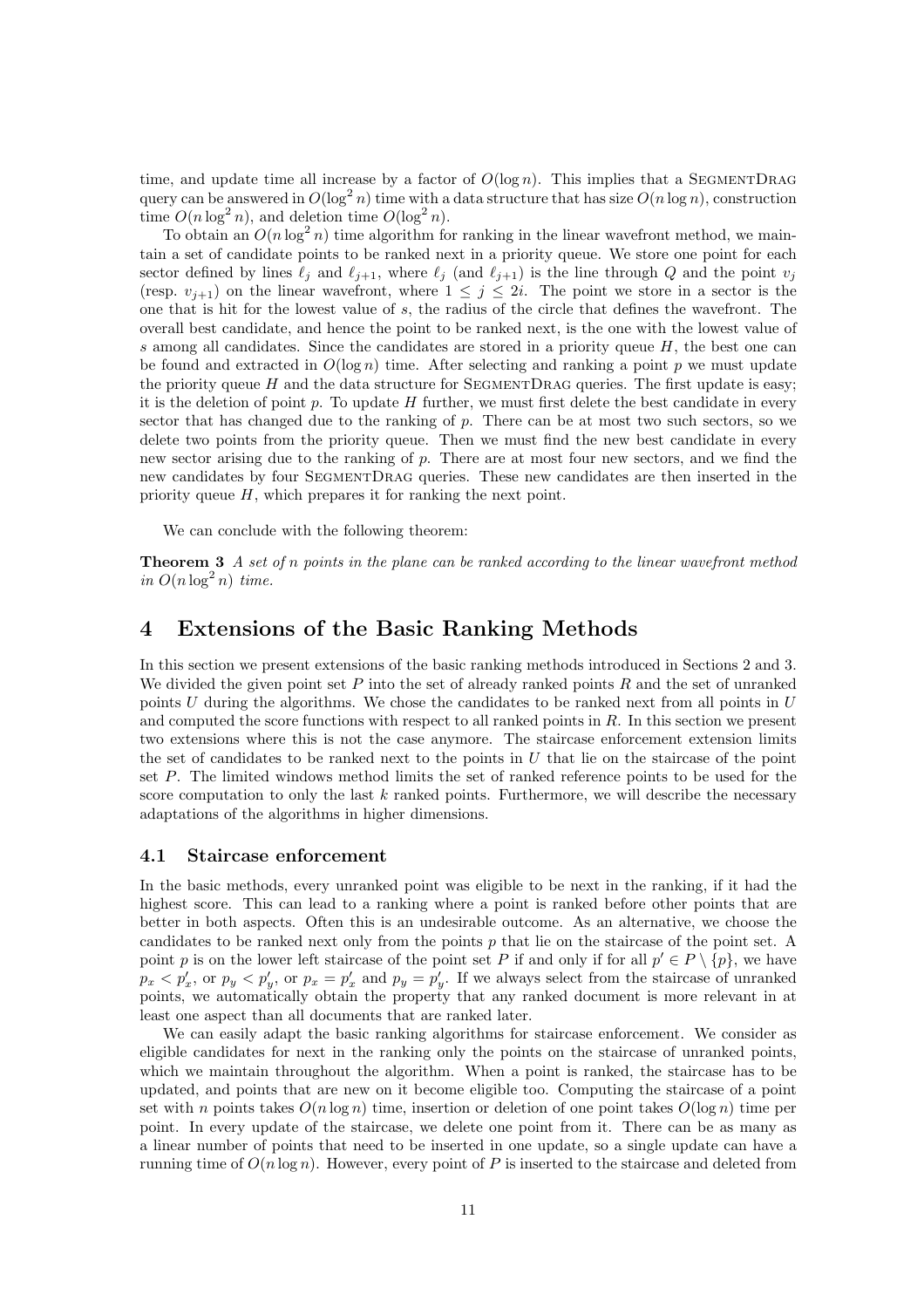it exactly once. This means that maintaining the staircase takes only  $O(n \log n)$  time during the entire execution of the algorithm.

In the following, a brief description of the necessary changes to the basic algorithms is given.

In the generic Algorithm 1, which can be used for all models, we compute the staircase at the beginning, and then we only need to change step 3 as follows:

3. Update the staircase of P and choose from the points on the staircase the one with highest score  $S(p, R)$  as next in the ranking; add it to R and delete it from P and from the staircase.

Computing the staircase in the beginning takes  $O(n \log n)$  time. We only need to do this once. Updating the staircase in step 3 takes  $O(\log n)$  time per insertion and deletion, and the other computations can be performed in constant time. As this step needs to be repeated  $n$  times, it takes  $O(n \log n)$  time overall, and hence, staircase enforcement does not influence the total running time of  $O(n^2)$ .

In Algorithm 2 for the angle and distance models, we maintain the Voronoi diagram of all ranked points, and for each Voronoi cell, a list of all unranked points in that cell. The main adaptation is that only points on the staircase of unranked points are stored in the priority queue. That is, for every list of a Voronoi cell the point with highest score and that lies on the staircase will be in the priority queue. We must also maintain the staircase of unranked points throughout the algorithm to have this information. Neither the worst case nor the typical time analysis change in this case, so the worst case time bound is still  $O(n^2)$ , and the typical running time remains  $O(n \log n)$ .

For Algorithm 3 we change the algorithm as follows: We start by computing the staircase of the point set  $P\{r\}$  and create the initial, augmented trees  $T_0$  and  $T_1$  only for the points from the staircase. The priority queue is initialized with the best points from  $T_0$  and  $T_1$ . We rank the next point  $p$ , update the corresponding trees and the priority queue as before, and delete  $p$  from the staircase. Step 4 needs to be modified as follows:

4. Update the staircase to incorporate the deletion of p. Insert the new points on the staircase into the binary trees while keeping the augmentation correct. Update the best-score information in the priority queue. Continue with step 2 if the priority queue is non-empty.

The new version of step 4 takes  $O(n \log n)$  time overall, so the total running time of  $O(n \log n)$  is not affected.

Algorithm 4 for the wavefront model is also easy to adapt. In the original model, we move a line segment towards the convex hull of the whole point set  $P$  and rank the first point that is hit next. Here, the point set is restricted to the points of P that lie on the staircase of P. We do not need to change any of the data structures described in Section 3, but we need to precompute the staircase once  $(O(n \log n)$  time) and maintain it through the algorithm  $(O(\log n)$  time per insertion and deletion). This leaves the asymptotic running time of the wavefront algorithm unchanged.

#### **4.2 Limited windows**

In all the previously presented basic ranking methods as well as in the staircase enforced extensions, the closest point from the set R of ranked points is used to determine the score of an unranked point. However, if the second best point lies very close to the best point, it should not be late in the ranking just because it is very similar to the best point. We would like the influence of a ranked point to stop after, say, another ten points have been ranked after it. This is captured in the limited windows extension, where only the  $k$  latest ranked points are kept in evidence for the future ranking. The value of  $k$  is fixed throughout the algorithm.

The general idea is as follows. We store the set of ranked points that we consider in a queue W, which we will call the window. The basic algorithms remain exactly the same as long as the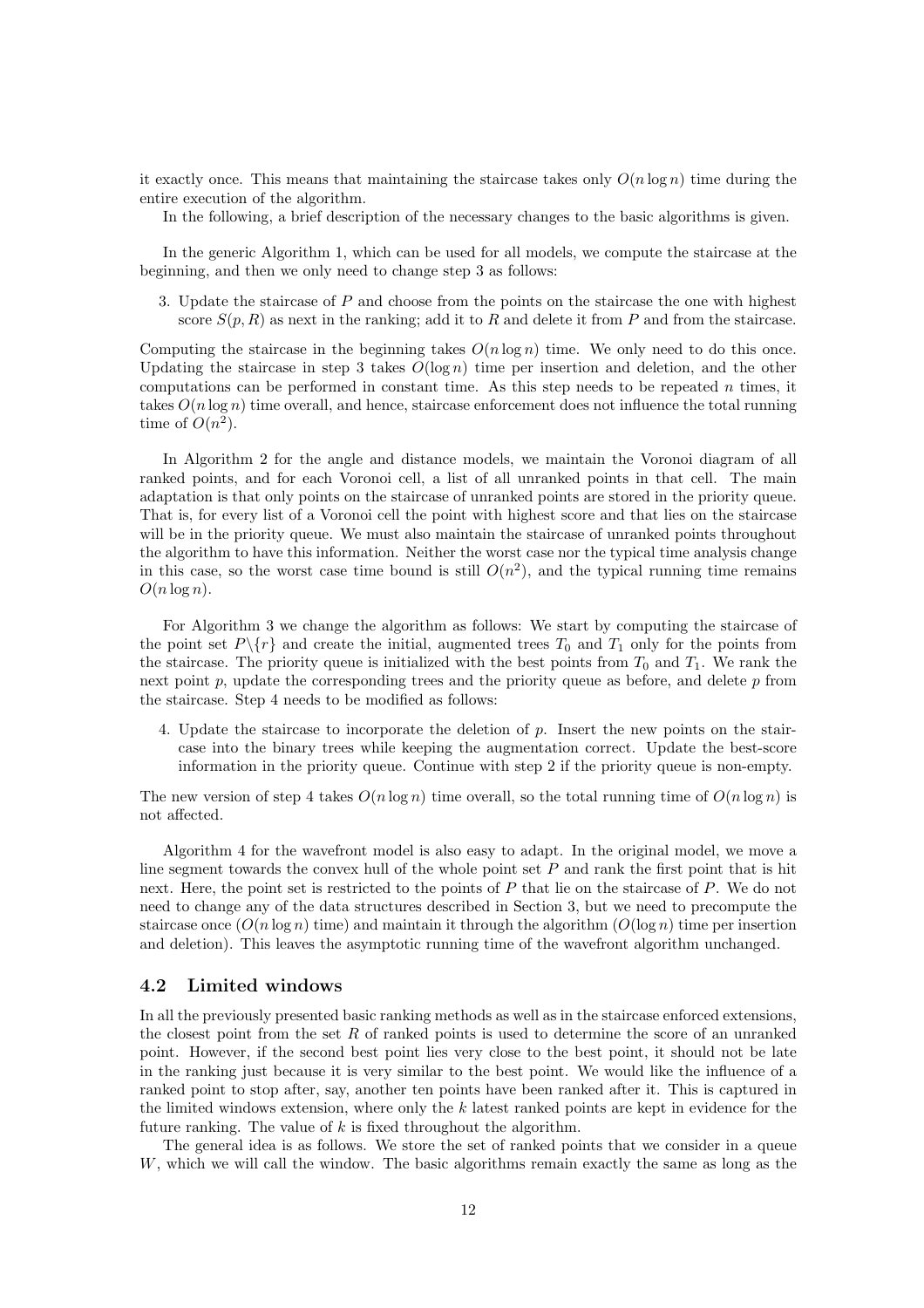size of W does not exceed k. When the  $(k+1)$ -th point is ranked, we add it at the tail of the queue and delete the point  $p$  at the head of it. For all unranked points that had the deleted point p as their closest, we need to find the new closest point among the k ranked points in W and recompute their score.

We give a brief description of the necessary adaptations of the basic algorithms in the next paragraphs. An adaptation of the staircase enforced methods to get a combination of the two extensions is straightforward and therefore not given here. We assume that  $k$  is fixed.

The adaptation of Algorithm 1 is straightforward. We now determine in step 4 for all unranked points  $p'$  the smallest distance to the k last ranked points in R to determine the score of each unranked point. This clearly takes  $O(kn)$  time for each next ranked point, so the overall running time of the algorithm is  $O(kn^2)$ . If we allow  $O(kn)$  extra storage, we can store with every unranked point all  $k$  last ranked points sorted by distance. We can keep the sequence of all  $k$  points sorted in  $O(n^2 \log k)$  time in total.

Algorithm 2 for the angle or distance model is adapted as follows. We keep all ranked points in a queue W. When W contains more than k points, we delete the first point  $p$  from the queue and from the Voronoi diagram of  $R$ . All unranked points that lie in the Voronoi cell of  $p$  need to be redistributed to the at most  $k$  neighboring cells, which means that their lists of unranked points need to be updated. Furthermore, we need to recompute the highest score value from these  $k$  lists and update the priority queue  $H$  accordingly.

The worst case time analysis for deleting one point from the window is as follows. The operations on W only take constant time each. Deleting the point  $p$  from the Voronoi diagram can be done in  $O(k)$  time. There can be a linear number of unranked points that need to be redistributed. which takes  $O(kn)$  time in the worst case. Updating the k lists can be done in  $O(n)$  time in total and updating the heap takes  $O(k \log k)$  time. This leads to an overall worst case running time of  $O(kn^2)$ . This can be improved to  $O(n^2 \log k)$  time by doing the redistribution more cleverly.

In a typical time analysis we can delete a point  $p$  from the queue and the Voronoi diagram in  $O(1)$  time. The list of p contains—on the average and once k points are ranked—  $O(n/k)$ points, and redistributing them to the  $O(1)$  neighboring cells takes  $O(n/k)$  time. Updating the priority queue H takes  $O(\log k)$  time typically. Overall we therefore get a typical running time of  $O(n^2/k + n \log k)$ .

Algorithm 3 for the addition model can be easily adapted. As before, every ranked point is added to a queue W. When it contains more than  $k$  points, the first element p is deleted from the head of the queue, which means that we delete the imaginary line  $\ell$  that passes through p. We have to concatenate the four binary trees that lie between  $p$  and its closest clockwise neighbor p' and counterclockwise neighbor p'', thus creating one tree  $\overline{T}$ . We then split  $\overline{T}$  at the angle of the bisecting barrier line  $\ell_{p'p''}$ . During the concatenate and split operations we need to keep the augmentation correct. Finally, we need to update the best score information in the priority queue H, which means that we delete the best scores of the old trees and insert the best scores of the new trees. The analysis of the running time is similar as before, and the asymptotical running time does not change.

For the wavefront method, Algorithm 4 can be adapted in a similar manner. We add every ranked point to a queue  $W$ , and if it contains more than  $k$  points, the first element  $p$  is deleted from the head of the queue, which means that we delete the line  $\ell_p$  that passes through p. Thus, we create one new sector out of two old ones. We delete the three vertices  $v_{p-1}, v_p$  and  $v_{p+1}$  of the wavefront and add one new vertex, namely the intersection of the two edges that make an angle  $\rho$ with the bounding lines of the new sector. Finally, we need to delete the two old candidate points of the old sectors from the priority queue and insert the new candidate point of the new sector into it. The overall running time remains  $O(n \log^2 n)$  in the worst case.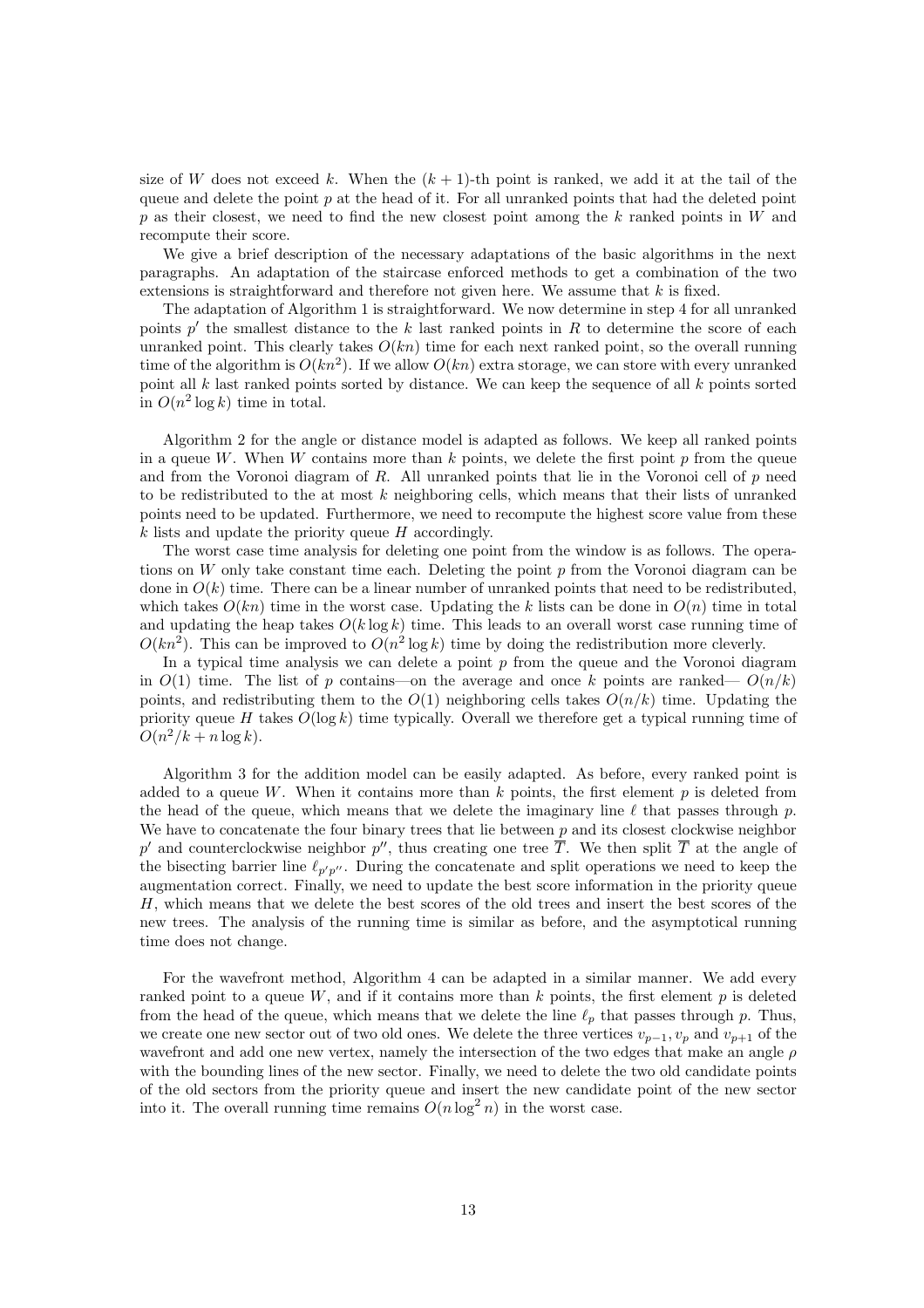#### **4.3 Higher dimensions**

So far, we have considered only two possible scores that are combined to give a distributed ranking. The applications from the introduction show that dealing with more than two scores for each point the point set  $P$  can also be useful. For example, for the query "castles near Koblenz", there could be two castles with the same distance to Koblenz, one north and one south of it. If the documents about them have a similar textual score, they will be mapped to points in the plane which are very close to each other, and therefore they will be ranked apart. However, in this example, this outcome is unsatisfactory, and it would be better if we could distinguish the relative position of the castles to Koblenz by using two spatial dimensions (scores) and one textual score.

The four presented methods can be used for any number of scores. Computing the ranking requires extending the basic algorithms to higher dimensions. However, not all of the algorithms presented in Sections 2 and 3 can be extended to work as efficiently in higher dimensions. In this section we will briefly discuss the extensions of the presented algorithms to higher dimensions, where possible, or otherwise, state why this cannot be done.

The generic Algorithm 1, which can be applied to all four presented models, works as presented in any dimension d. Therefore, we conclude that the worst case running time for the generic algorithm is  $O(n^2)$  in any dimension.

Algorithm 2 for the basic models can be extended to higher dimensions  $d \geq 3$ , but the worst case running time will go up with the dimension. We maintain the d-dimensional Voronoi diagram for the ranked points, and for each cell we maintain the unranked points in that cell in a list. The point with the highest score value per list is stored in a priority queue, where the next point to be ranked is chosen from.

For  $d \geq 3$ , the Voronoi diagram has complexity  $O(n^{\lceil d/2 \rceil})$  in the worst case, and it can be constructed in  $O(n^{\lceil d/2 \rceil})$  time [7]. It can also be constructed in  $O(N \log n)$  time, where N is the actual complexity of the Voronoi diagram [18]. This leads to  $O(n^{\lceil d/2 \rceil})$  time to rank a set of n points in d dimensions,  $d \geq 3$ , in the distance model. The Voronoi diagram for the angle model in three dimensions can be determined as follows: we project the ranked points to the surface of the unit sphere and compute the Voronoi diagram on this surface, which essentially is a 2-dimensional Voronoi diagram. In general, the Voronoi diagram needed for the angle model for point sets in d-dimensional space has dimension  $d - 1$ . Consequently, in the angle model, ranking can be done in  $O(n^{\lceil (d-1)/2 \rceil}) = O(n^{\lfloor d/2 \rfloor})$  time for  $d > 4$ , and in  $O(n^2)$  time for  $d = 3$ .

To analyze the typical running time for the algorithm in higher dimensions, we will make some assumptions and show time bounds under these assumptions. Whether the assumptions hold in practice cannot be verified without implementation. We will assume that any newly ranked point only has a constant number of neighbors in the Voronoi diagram, and every list has length  $O(n/r)$ , where r is the number of ranked points so far. Note that the former assumption is, in a sense, stronger than in the planar case, because there are point sets where the average number of neighbors of a cell in the Voronoi diagram is linear, when  $d \geq 3$ . However, for uniformly distributed point sets, a higher-dimensional Voronoi diagram has linear complexity [7], and the average number of neighbors of a cell is indeed constant. Under these two assumptions, we can obtain a running time of  $O(n \log n)$ , as in the planar case.

Algorithm 3 for the addition model cannot be extended to higher dimensions  $d \geq 3$ . In the plane we have a linear ordering by angle on the point set P. This ordering is crucial for the functioning of the algorithm, because the split and concatenate operations are with respect to this ordering. In three or more dimensions the approach does not apply anymore.

It is possible to extend the wavefront model to higher dimensions, but the higher-dimensional version of Algorithm 4 would be complex and considerably less efficient. It would require linearization and higher-dimensional partition trees. The highly increased problem complexity in higher dimensions makes it not worthwhile to discuss it any further.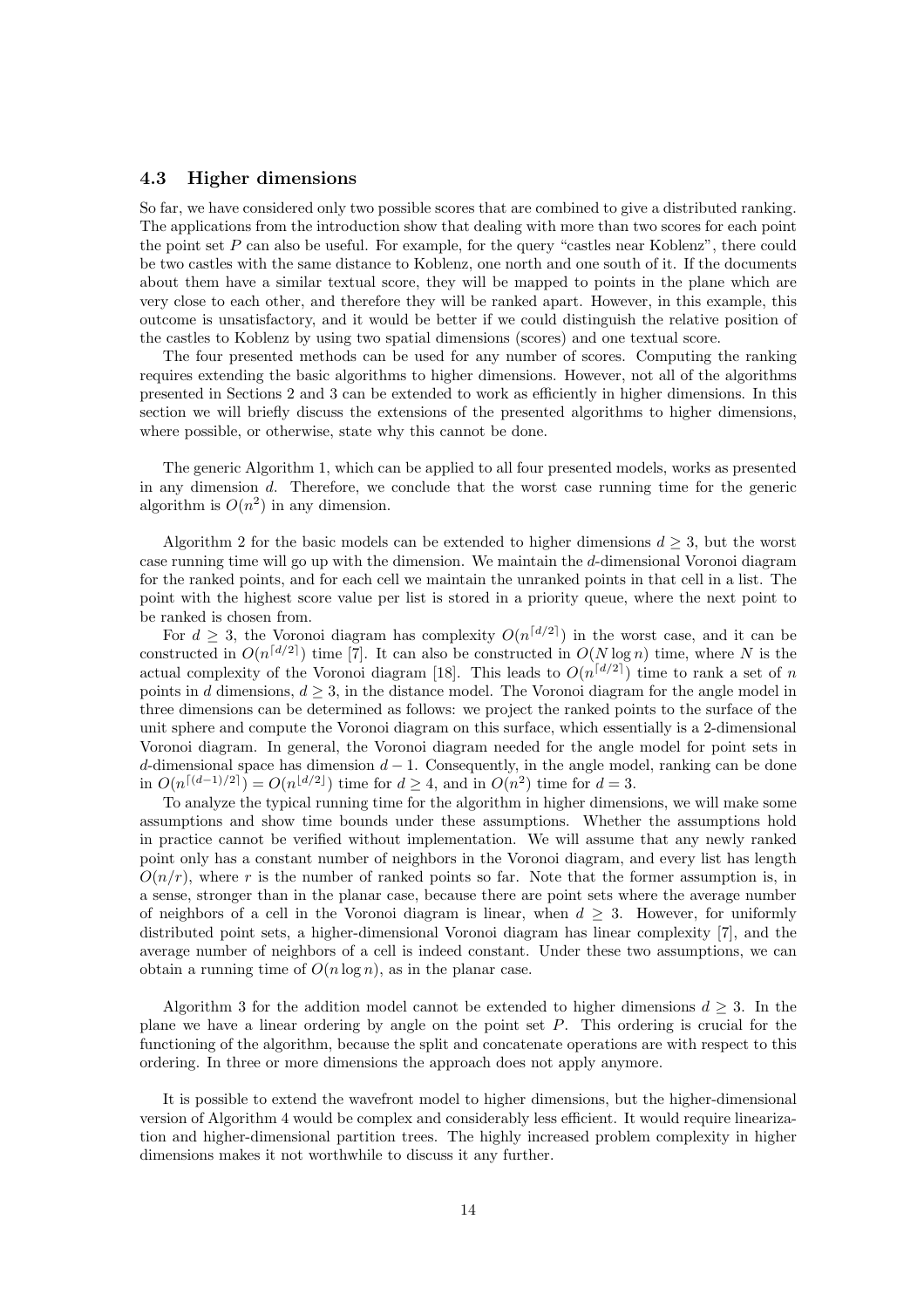## **5 Experiments**

We implemented the generic ranking Algorithm 1 for the basic ranking methods described in Sections 2.1, 2.2, and 3.1. Furthermore we implemented the extensions for staircase enforcement (Section 4.1) and limited windows (Section 4.2). We compare the outcomes of these algorithms for the two different point sets shown in Figure 6. The point set on the left consists of 20 uniformly distributed points, and the point set on the right shows the 15 highest ranked documents for the query 'safari africa' which was performed on a data set consisting of 6,500 Lonely Planet web pages. The small size of the point sets was chosen out of readability considerations.



Figure 6: Ranking by distance to origin only.

#### **5.1 Basic ranking algorithms**

Figure 6 shows the output of a ranking by distance to query only. It is useful as a reference when comparing with the other rankings.

In the other basic ranking methods, shown in Figure 7, points close together in the plane are not necessarily close in the ranking sequences. This is visible in the 'breaking up' of the cluster of four points in the upper left corner of the Lonely Planet point set rankings. Note also that the points ranked last by the simple distance ranking are always ranked earlier by the other methods. This is because we enforced higher spreading over proximity to the query by the choice of parameters. The rankings are severely influenced by this choice. In our choice of parameters we did not attempt to obtain a "best ranking". We used the same parameters in all three ranking methods presented here, to simplify qualitative comparison.

### **5.2 Staircase enforced ranking algorithms**

In the staircase enforced methods, shown in Figure 8, the candidates to be ranked next are only those points that lie on the (lower left) staircase of the unranked points. The scoring functions and parameters are as before. With this adaptation, proximity to the query gets a higher importance than before. This is clearly visible in the figures, as the points farthest away from the query are almost always ranked last. Still, spreading in the rankings is present. This can for instance be seen from the two points in the lower right corner of both point sets: they are the closest pair of points in space, but their ranking differs significantly. In fact, this is just the behavior we expected from our distributed ranking.

#### **5.3 Ranking algorithms with limited windows**

In the last experiments, shown in Figure 9, the already ranked reference point we need to compute angle or distance to, is not the closest of all ranked, but the closest among the five last ranked points. This way we want to avoid that the angle or distance to the closest becomes too small to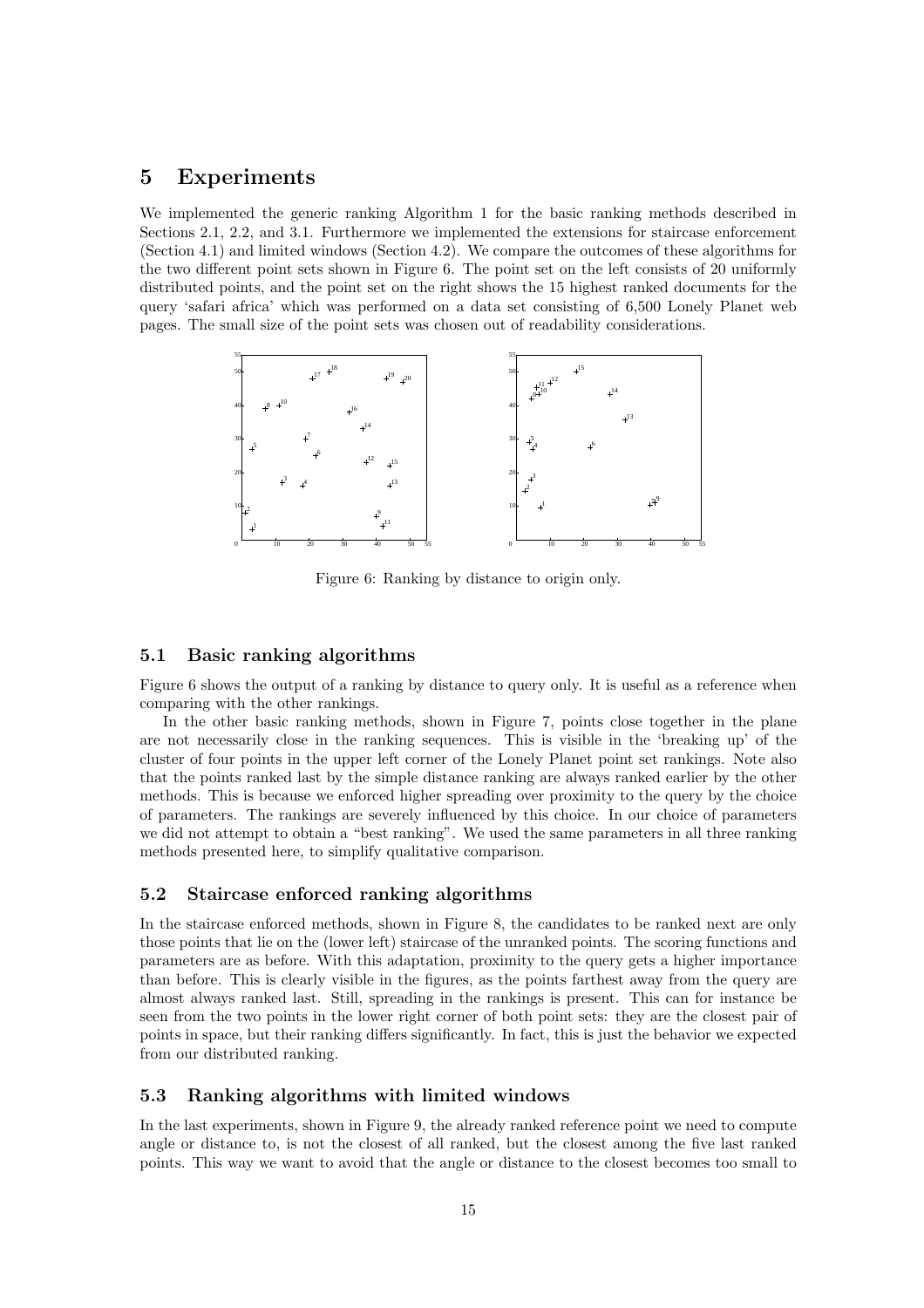

Figure 7: Left: Ranking by distance to origin and angle to closest  $(k = 1, c = 0.1)$ . Middle: Ranking by distance to origin and distance to closest (Equation 3,  $\lambda = 0.05$ ). Right: Ranking by additive distance to origin and angle to closest ( $\alpha = 0.4$ ,  $\lambda = 0.05$ ).

ensure a good distribution. The scoring functions and parameters are as before. With a window size of five, the first six ranked points are the same as with the basic models. It can be seen that points that lie very close to early ranked points are now ranked higher than with the basic methods, although the overall ranking remains well spread.

## **6 Conclusions**

This paper introduced distributed relevance ranking for documents that have two or more scores. It is particularly useful for geographic information retrieval, where documents have both a textual and a spatial score. Distributed ranking combines high relevance of the query while avoiding redundancy. To our knowledge, it is the first time that these issues have been addressed with a purely geometric approach.

We have presented several methods for distributed ranking that are mainly based on a combination of the distance to the query and the distance to the closest already ranked point. Furthermore, we presented two extensions of the given basic methods, by staircase enforcement and limited windows. We first presented a generic algorithm with quadratic running time, which can be used for any of the presented methods and in any dimension. For some of the methods we can give efficient algorithms with better worst case running time.

The conducted experiments indicate that both requirements for a good ranking, small distance to query and high spreading, can be obtained simultaneously. Especially the staircase enforced methods and the methods with limited windows seem to perform well.

However, our reasoning is based on visual inspection of the outcome of our experiments only. Still, a user evaluation is needed to discover which ranking method is preferred, and which specific parameters should be used. The implementations of our distributed ranking methods are part of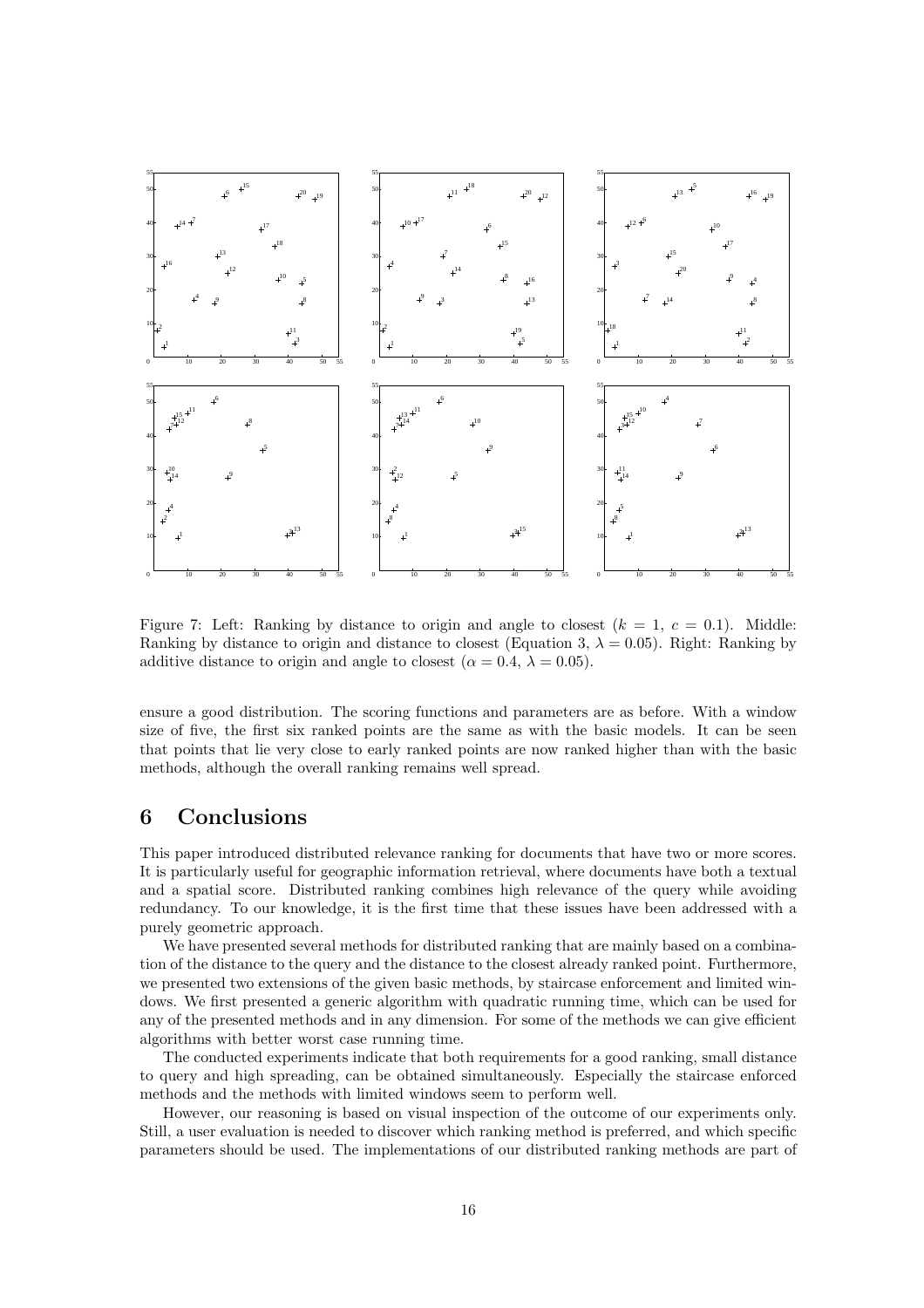

Figure 8: Same as Figure 7, but now staircase enforced.

the prototype of the spatial search engine under development within the SPIRIT project. Experiments to be done after completion of the prototype and the test collection will reveal whether users appreciate the distributed ranking option when results are presented.

## **References**

- [1] ANWB. Campinggids 2. 2002.
- [2] A. Arampatzis and M. van Kreveld. Implementation of simple geographic similarity measures. Report 5102 of the SPIRIT project, 2003.
- [3] G. S. Brodal and R. Jacob. Dynamic planar convex hull. In *Proc. 43rd IEEE Sympos. Found. Comput. Sci.*, pages 617–626, 2002.
- [4] J. G. Carbonell and J. Goldstein. The use of MMR, diversity-based reranking for reordering documents and producing summaries. In *Research and Development in Information Retrieval*, pages 335–336, 1998.
- [5] T. H. Cormen, C. E. Leiserson, and R. L. Rivest. *Introduction to Algorithms*. MIT Press, Cambridge, MA, 1990.
- [6] Mark de Berg, Marc van Kreveld, Mark Overmars, and Otfried Schwarzkopf. *Computational Geometry: Algorithms and Applications*. Springer-Verlag, Berlin, 1997.
- [7] S. Fortune. Voronoi diagrams and Delaunay triangulations. In D.-Z. Du and F. K. Hwang, editors, *Computing in Euclidean Geometry*, volume 4 of *Lecture Notes Series on Computing*, pages 225–265. World Scientific, Singapore, 2nd edition, 1995.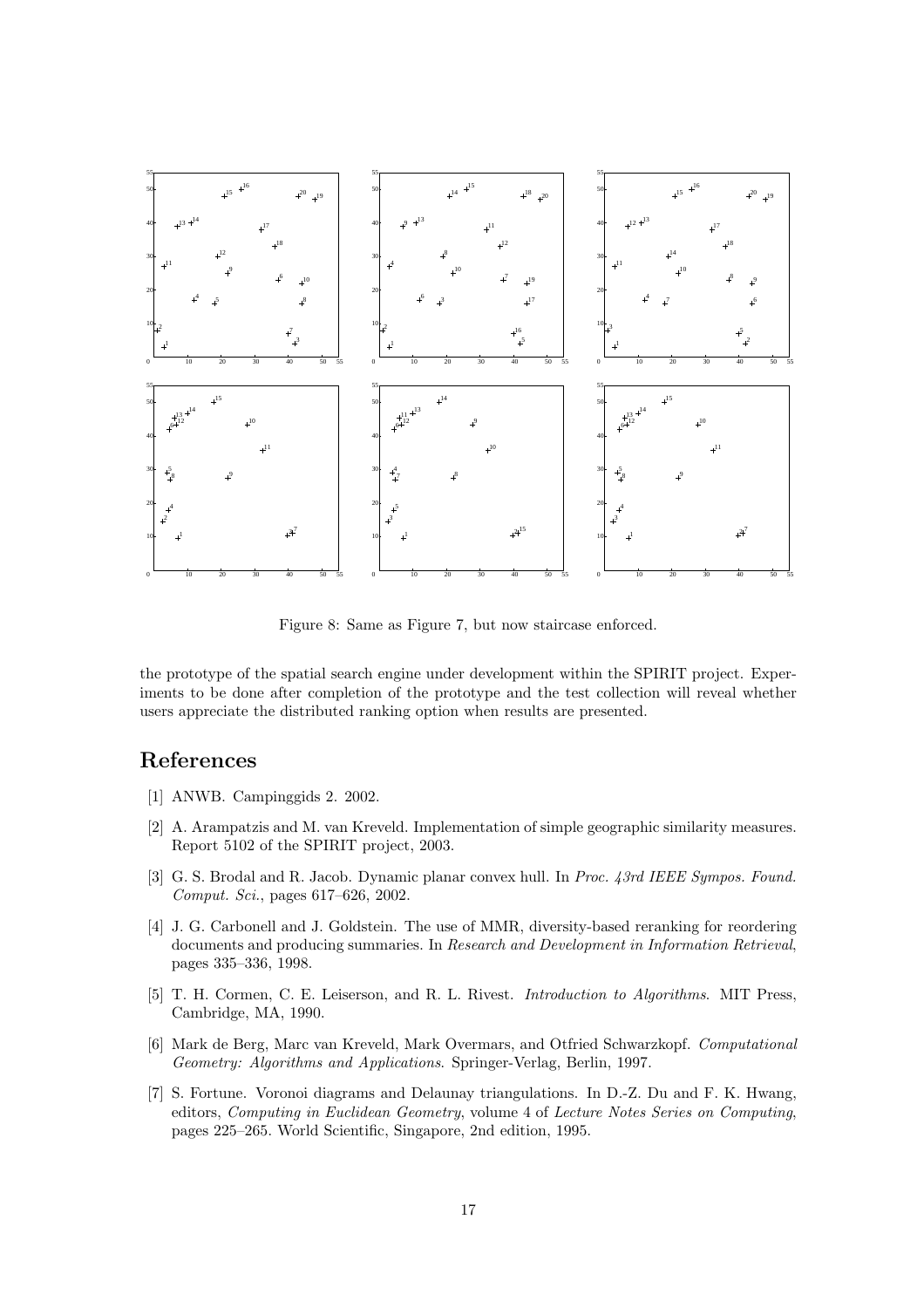

Figure 9: Same as Figure 7, but now with a limited window of size 5.

- [8] J. Goldstein, M. Kantrowitz, V. O. Mittal, and J. G. Carbonell. Summarizing text documents: Sentence selection and evaluation metrics. In *Research and Development in Information Retrieval*, pages 121–128, 1999.
- [9] J. Goldstein, V. O. Mittal, J. G. Carbonell, and J. P. Callan. Creating and evaluating multidocument sentence extract summaries. In *CIKM*, pages 165–172, 2000.
- [10] D. Harman. Overview of the TREC 2002 novelty track. In *NISI Special Publication 500-251: Proc. 11th Text Retrieval Conference (TREC 2002)*, 2002.
- [11] P. S. Heckbert and M. Garland. Fast polygonal approximation of terrains and height fields. Report CMU-CS-95-181, Carnegie Mellon University, 1995.
- [12] J. Hershberger and S. Suri. Applications of a semi-dynamic convex hull algorithm. *BIT*, 32:249–267, 1992.
- [13] C.B. Jones, R. Purves, A. Ruas, M. Sanderson, M.Sester, M.J. van Kreveld, and R. Weibel. Spatial information retrieval and geographical ontologies – an overview of the spirit project. In *Proc. 25th Annu. Int. Conf. on Research and Development in Information Retrieval (SIGIR 2002)*, pages 387–388, 2002.
- [14] G.E. Langran and T.K. Poiker. Integration of name selection and name placement. In *Proc. 2nd Int. Symp. on Spatial Data Handling*, pages 50–64, 1986.
- [15] R.R. Larson and P. Frontiera. Ranking and representation for geographic information retrieval. In *Workshop on Geographic Information Retrieval at SIGIR*, 2004.
- [16] M. H. Overmars. *The Design of Dynamic Data Structures*, volume 156 of *Lecture Notes Comput. Sci.* Springer-Verlag, Heidelberg, West Germany, 1983.